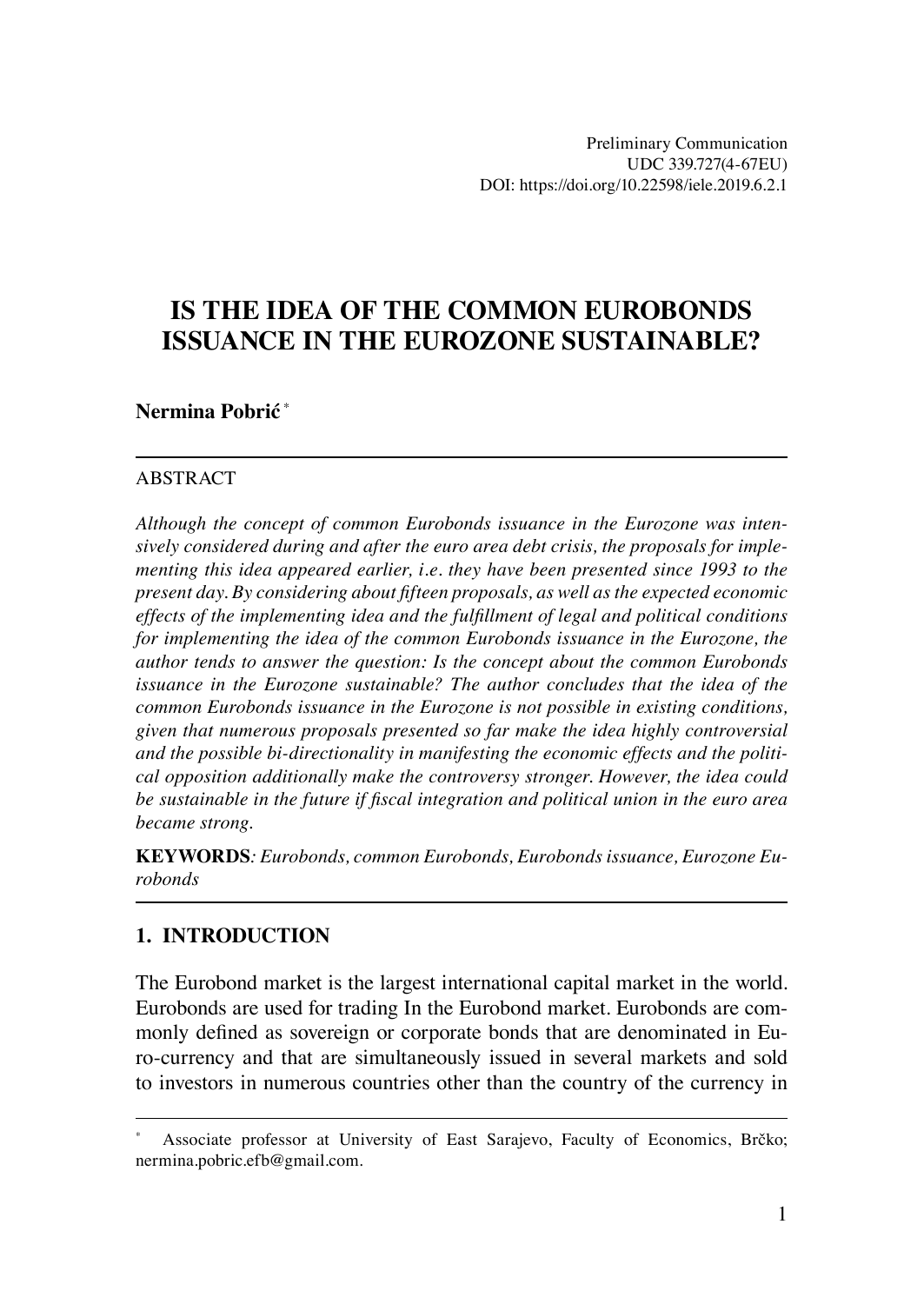which Eurobonds are issued. We will not consider those Eurobonds, but Eurobonds that are defined as possible European sovereign bonds jointly or both jointly and severally underwritten by all Eurozone governments and whose issuance was widely regarded as a solution to fiscal deficit problem during the debt crisis in the Eurozone. In other words, we will consider the Eurobonds which are shortly defined as "pooled" sovereign debt instruments of the Eurozone member states.

Although the idea of common Eurobonds issuance in the Eurozone was intensively considered during and after the euro area debt crisis, "the issue of common bond issuances by European states was raised long before the current crisis emerged, and indeed even before the euro area was launched"<sup>1</sup>. After the euro area was established, the idea of common Eurobonds issuance raised by the European states was considered in the context of increasing the economic and financial integration among euro area countries, improving the integration and efficiency of euro-area government bond markets, offering an alternative safe-haven to US Treasuries and reinforcing the role of the euro as a reserve currency, creating the fiscal union in the Eurozone in the future, improving the economic, financial and fiscal governance in the euro area, lowering the borrowing costs for all issuers of common Eurobonds, and, primarily, finding a mechanism for responding to the financial crisis and reducing the financial instability.

The issuance of common Eurobonds has been the object of intensive professional and political debate. The result of this debate is a large number of proposals of the issuance of bonds that are jointly or both jointly and severally guaranteed by the euro area sovereign states. The jointly guaranteed bonds are those in which the rest of the Eurozone jointly provide a guarantee for the repayment of public debt up to a certain maximum amount (guarantee level) to a financially less-disciplined issuer of the common Eurobonds. When one issuer of the common Eurobonds defaults, all Eurobonds co-issuers are responsible for its liabilities jointly and equally. In dependence on whether guarantee, i.e. financial support from the rest of the Eurozone is lost when the debt of the common Eurobonds issuer exceeds the guarantee level or not, there are Eurobonds with joint unlimited guarantee and Eurobonds with a joint limited guarantee. In the former, financial support from the rest of the Eurozone is not lost, but in the latter, this support is lost. The jointly and severally guaranteed bonds are those bonds issued as two tranches of the same issue, i.e. those bonds issued as senior and junior bonds alongside each other, where the junior bonds are not collectively guaranteed, unlike the senior bonds. Most propos-

<sup>1</sup> Migiakis, P. M.: *Reviewing the proposals for common bond issuances by the euro-area sovereign under a long-term perspective*, Economic Bulletin, 37, 2012, Bank of Greece, p. 43- 54. URL: https://www.bankofgreece.gr/BogEkdoseis/econbull201212.pdf, p. 43.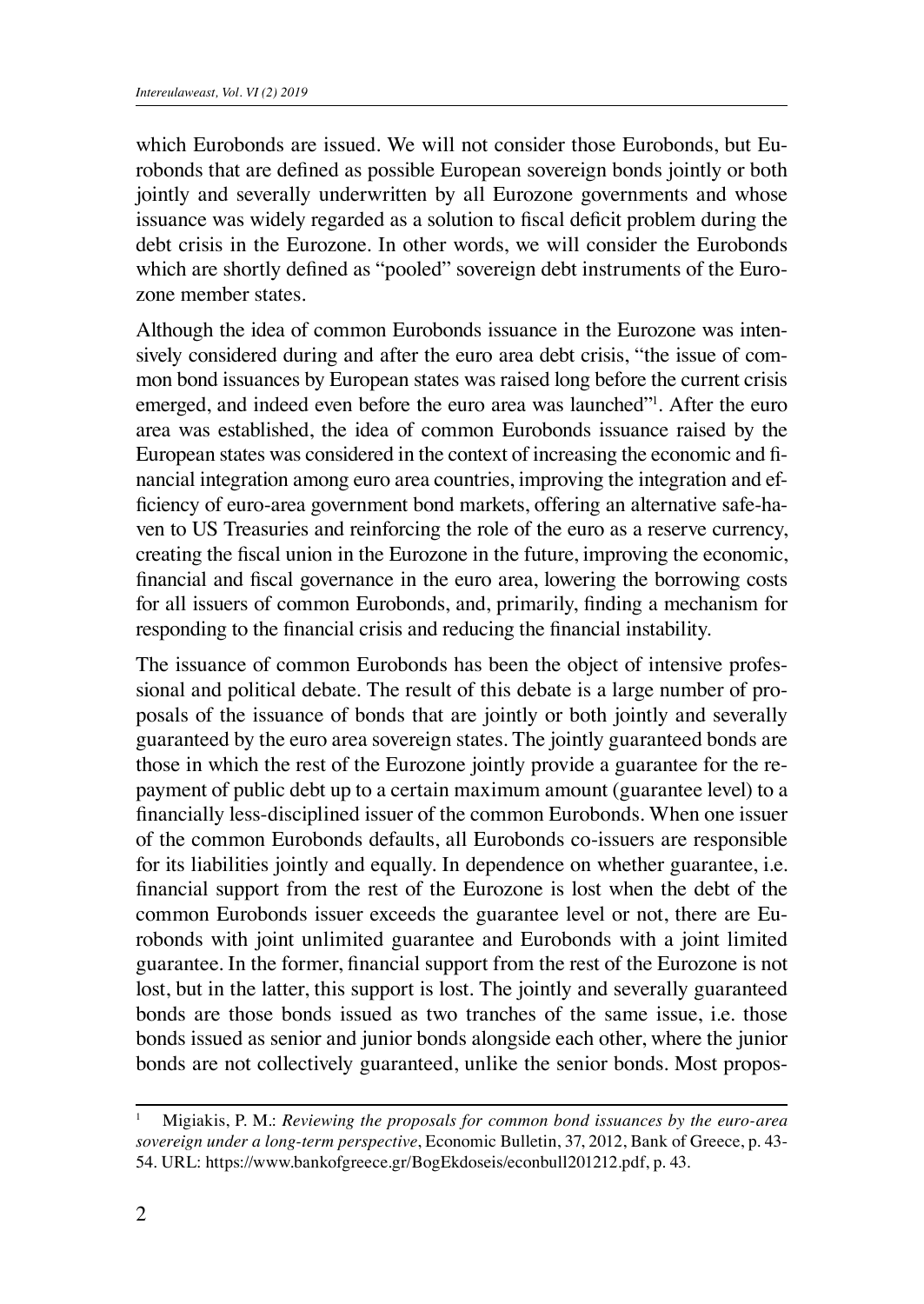als of issuance of the common Eurobonds should contribute to resolving the problem of fiscal deficit in the Eurozone member states. It is not easy to choose an appropriate proposal. "Any relevant decision should take into account a longer-term perspective, as joint euro-area bonds should constitute an optimal choice at any phase of the economic cycle."<sup>2</sup>

When numerous proposals of the common Eurobonds issuance in the Eurozone occurred, they initiated a further debate on their effects, i.e. their pros and cons. The economists and politicians have particularly put focus on the issues such as cross-subsidization, moral hazard and free-riding on the creditworthiness of strong countries, on the liability of strong countries for a risk of other country as a form of bail-out, on disincentive of the less disciplined countries to fiscal discipline, as well as on the benefit of the idea for well-to-do economies and their interest in the idea.

To implement any proposal for the issuance of the common Eurobonds, the legal and political implementing conditions must be fulfilled. In implementing the idea of the issuance of the common Eurobonds, international law should play a relevant role because the issuers of the common Eurobonds are subjects of international law. However, the role of international law for the common Eurobonds will probably be limited. Apart from other things, three issues that at least partly depend on international law are: "(1) whether it is possible to sue a state in the courts of another state for disputes arising out of the sovereign bond (sovereign immunity) (Yang, 2015; Fox and Webb, 2013); (2) how responsibility for servicing bonds is divided into cases of state succession and a possible break-up of the Eurozone (Stanic, 2001); and (3) possible state defenses based on a state's temporary inability to service its bonds, or its inability to pay, such as economic necessity (Sykes, 2015)"<sup>3</sup> . Besides fulfillment of the legal conditions for implementing the idea of the issuance of the common Eurobonds in the Eurozone, the political will for that is of value too.

To answer to the question: Is the idea of the common Eurobonds issuance in the Eurozone sustainable?, we need to consider the objectives of the common Eurobonds issuance in the Eurozone, the proposals for implementing the idea of the common Eurobonds issuance in the Eurozone, the expected economic effects of implementing the idea of the common Eurobonds issuance in the Eurozone and the fulfillment of legal and political conditions for implement-

<sup>2</sup> Migiakis, P. M.: *Reviewing the proposals for common bond issuances by the euro-area sovereign under a long-term perspective*, Economic Bulletin, 37, 2012, Bank of Greece, p. 43- 54. URL: https://www.bankofgreece.gr/BogEkdoseis/econbull201212.pdf, p. 43.

<sup>3</sup> Waibel, M.: *Eurobonds: Legal Design Features*, Review of Law & Economics, 12(3) 2016, p. 635-657. DOI: https://doi.org/10.1515/rle-2016-0046, p. 637.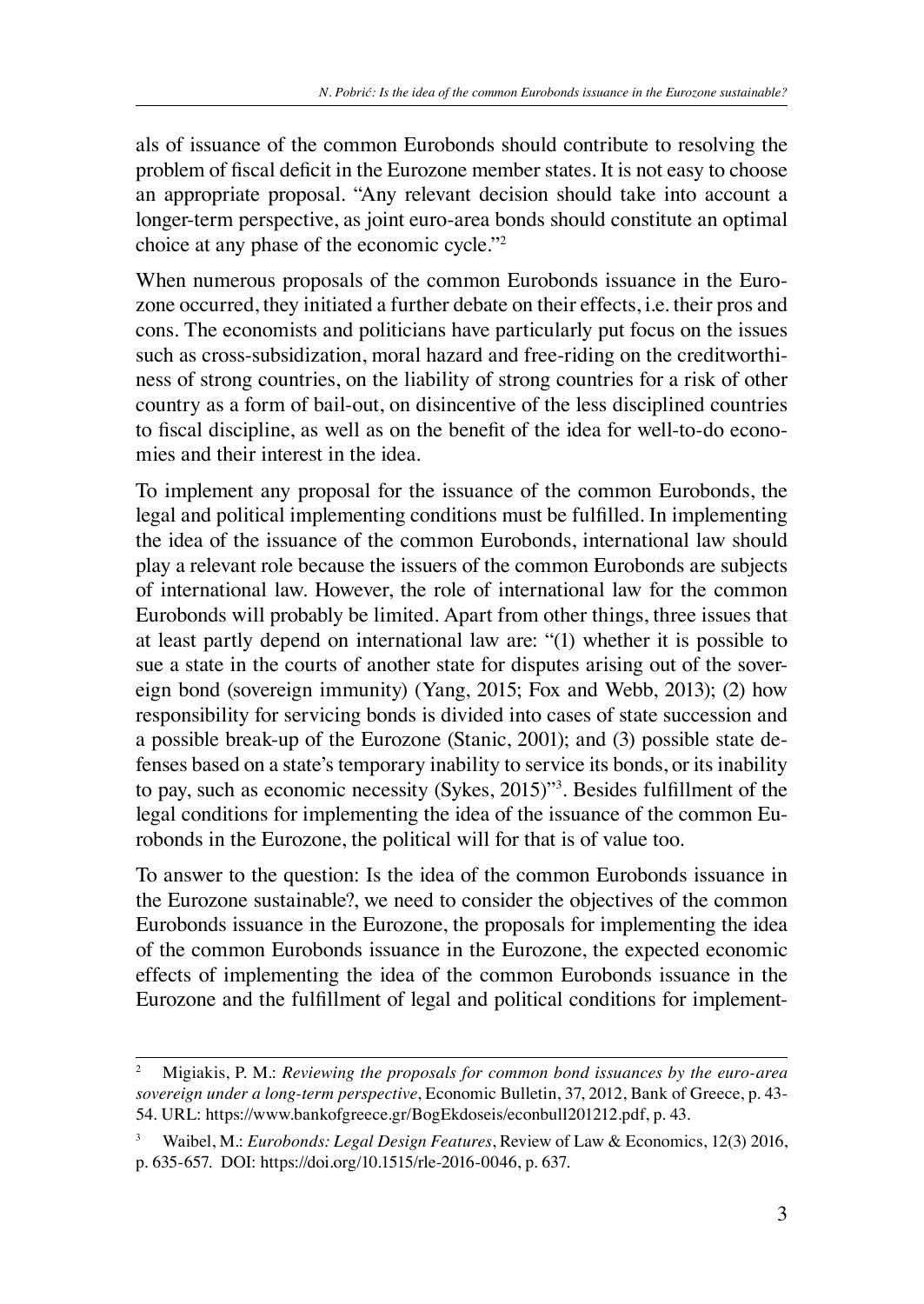ing the idea of the common Eurobonds issuance in the Eurozone. Those four issues will be elaborated in the following four sections of the article. Finally, we come to the conclusion.

### **2. THE OBJECTIVES OF THE COMMON EUROBONDS ISSUANCE IN THE EUROZONE**

The Eurobonds can be used for achieving different objectives in the Eurozone. We will put the focus on some of those objectives: risk sharing and fiscal discipline, promoting the further integration of the euro area bond markets, debt crisis prevention, and financial stability, providing the monetary policy transmission mechanism and financial markets activity, and EU-wide project financing. Not only are overlaps evident, but also disagreement among those objectives.

Issuance of the common Eurobonds enables risk sharing. It can provide ex-ante and ex-post transferring the risks among the euro area member states. Ex-ante transferring the risks can be achieved through lower spreads for some sovereigns. Ex-post transferring the risks would occur when one of the euro area member states is not able to meet its obligations. The possibility of transferring risks raises the issue of free riding and moral hazard. The concern about the free riding and moral hazard of some countries is greater as the safety net is stronger and the risk transferring is done to a higher degree. Thus, the viability of any proposal of the issuance of the common Eurobonds crucially depends on the ability of free riding and moral hazard to be controlled and reduced. To control and reduce the free riding and the moral hazard, powerful mechanisms for enforcing the fiscal discipline in a time-consistent manner could be satisfactory. Other mechanisms that rely on collegial rules and ex-post sanctions could be less effective.

Less segmented and more efficient euro area bond markets and also euro area financial markets will bring benefits to all. High liquidity in the integrated euro area bond markets would be beneficial to all. Its benefit will be in the form of a lower liquidity premium. Fully integrated euro area bond markets would ease managing the international investment positions and boost the role of the euro as a reserve currency. "In particular, small issuers (representing a tiny fraction of the euro area bond market) paying a high liquidity premium would mostly benefit from a jointly guaranteed Eurobond, but even Germany would benefit from having its bonds traded in a market potentially as thick and liquid as the US market."<sup>4</sup>

<sup>4</sup> Favero, C. A.; Missale, A.: *Contagion in the EMU–the role of Eurobonds with OMTs*, Review of Law & Economics, 12(3) 2016, p. 555-584. DOI: https://doi.org/10.1515/rle-2016-0043, p. 559.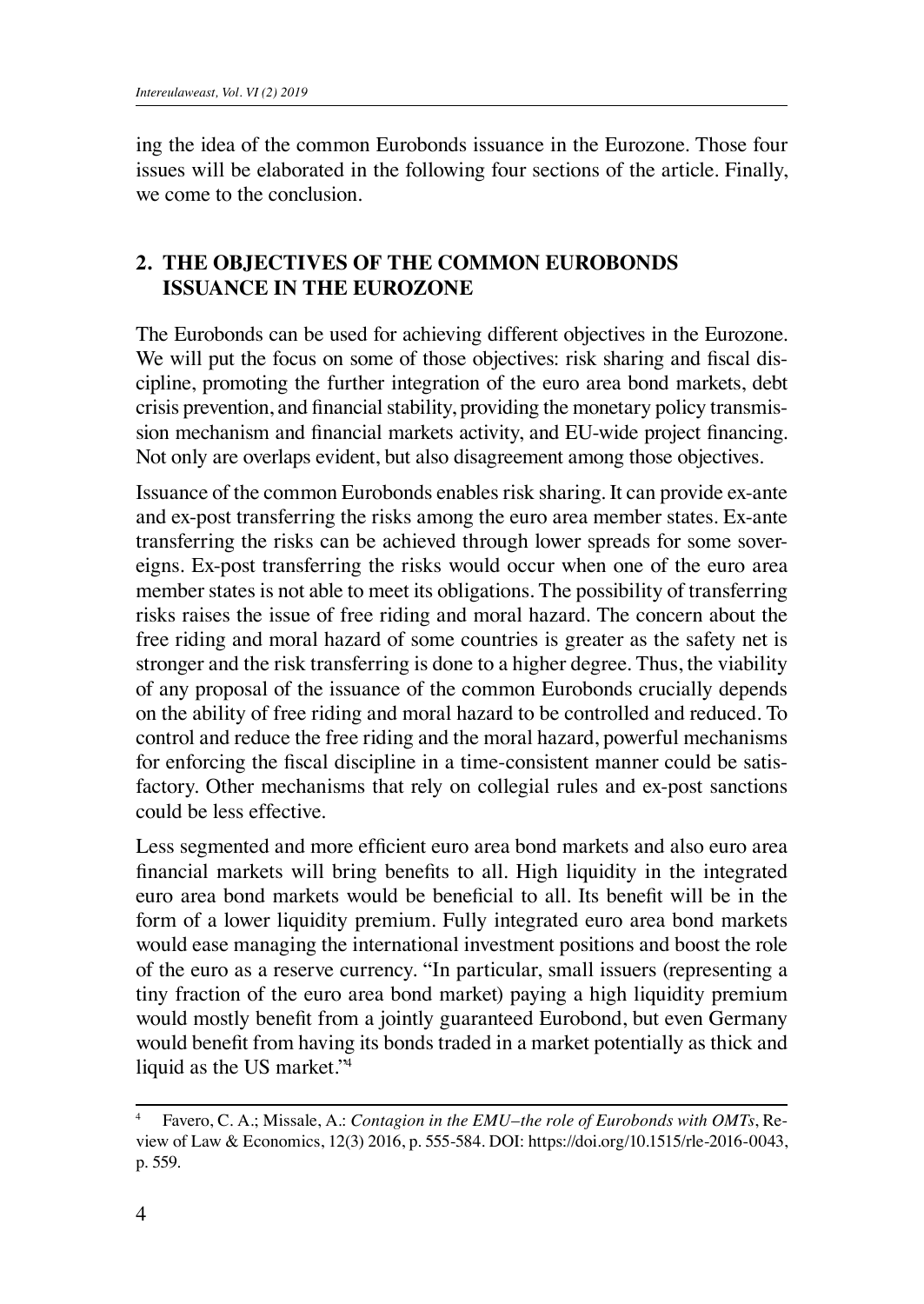As there was no formal mechanism of pooling the resources necessary for countries to overcome the crisis, the construction of appropriate arrangements for inter-governmental fiscal support to respond to the crisis is required. In this context, the common Eurobonds issuance in the Eurozone has been increasingly regarded. Hence, during the European sovereign debt crisis of 2010– 2012 the important intention of the proposers of the common Eurobonds issuance was, among other things, to avoid the debt crisis that was not triggered by fiscal fundamentals and spreading the crisis to the economically stronger euro area member states. The idea of proposers of the common Eurobonds issuance in the Eurozone is to provide continuous market access for euro area member states with weaker fiscal fundamentals through jointly or both jointly and severally guaranteed Eurobonds. Thus, this access would be provided for the member states which are more exposed to changes in market conditions. Likewise, the possibility to issue the Eurobonds guaranteed by all euro area member states would also be beneficial for the countries in which the crisis spread from another country when the demand for new bonds drastically declined because of investors' fear that the debt market would panicky respond to uncertainty. In the Eurozone, the central bank does not act as the lender of last resort, but the role of a stabilizer of investors' expectations and market conditions may be taken over by the common Eurobonds. Therefore, issuance of the common Eurobonds may be beneficial for more countries than just for those experiencing a debt run. In other words, issuance of the common Eurobonds can help in improving the financial stability at both the European and global level. "However, it is worth noting that risk mutualization would not be without costs for safer member States. Even in the case that Eurobonds would not be issued by a country with financing difficulties, the option to do it would increase the expected liabilities of other member states. For this reason, Eurobonds jointly guaranteed by all member states may raise the borrowing costs on all types of bonds."<sup>5</sup>

Issuance of the common Eurobonds could contribute to financial stability in the Eurozone through two mechanisms. The first mechanism acts through links between banks and their respective national sovereigns. When banks positively affect their respective national sovereign and vice versa and when those links are stronger, their effect on financial stability is also positive. The opposite is true when the interaction is negative. Namely, "banks (and other financial institutions) typically hold significant amounts of their respective government bonds as they are regarded as safe (and liquid) assets, or at least

<sup>5</sup> Favero, C. A.; Missale, A.: *Contagion in the EMU–the role of Eurobonds with OMTs*, Review of Law & Economics, 12(3) 2016, p. 555-584. DOI: https://doi.org/10.1515/rle-2016-0043, p. 560.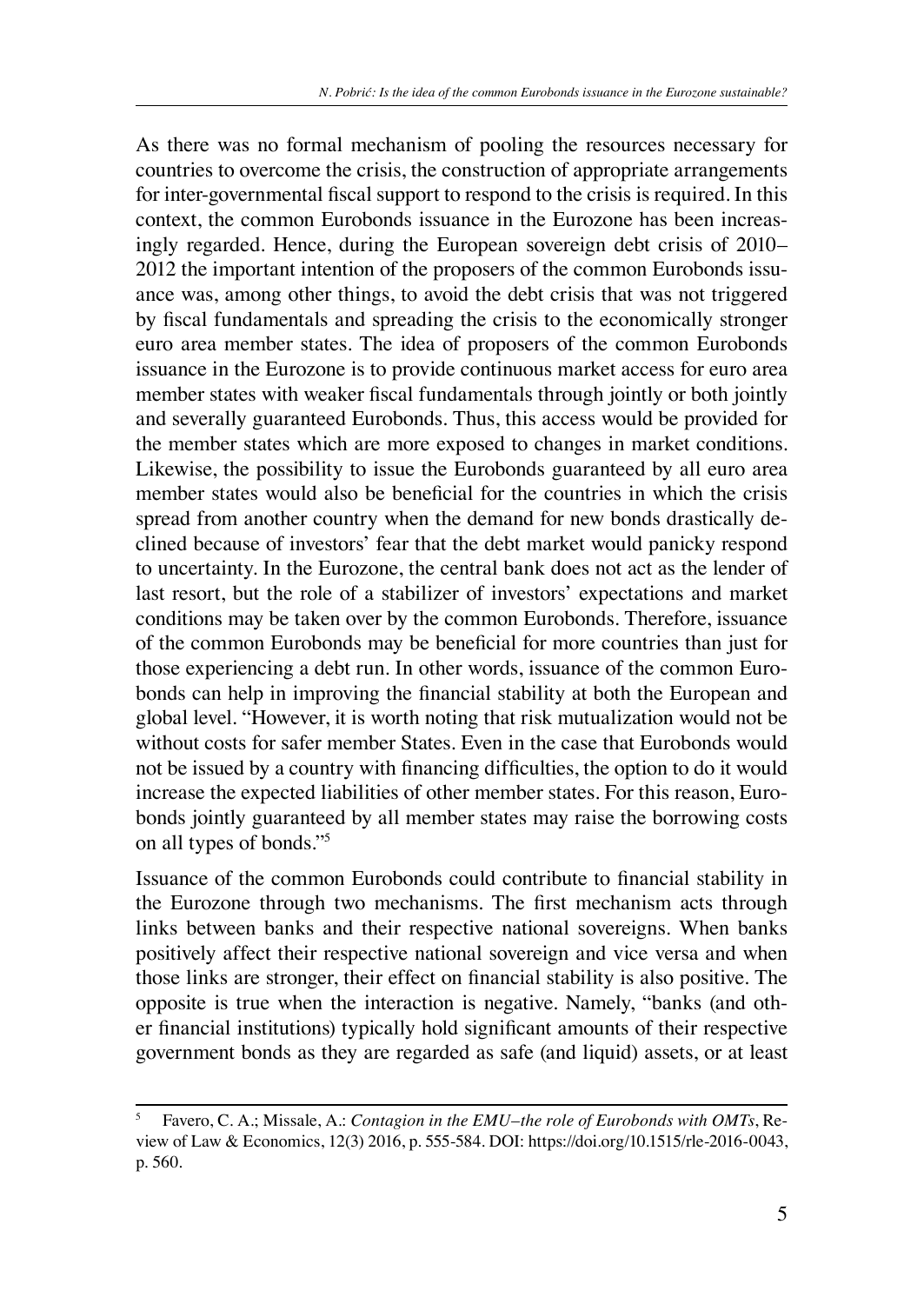were so before the crisis. This "home bias" in sovereign bond holdings creates perverse feedback loops when concerns about sovereign risks translate into concerns about banks. And banks rely on a public safety net which is nationally funded, either explicitly (as in deposit insurance) or implicitly (in the form of guarantees and recapitalizations). In the absence of a common safety net (e.g., common deposit insurance, funding for recapitalization, all accompanied by common regulations and supervision, and centralized resolution authority), concerns about bank risks turn into concerns about the sovereign."<sup>6</sup> The second mechanism which could help contribute to the financial stability in the Eurozone implies the supply increase of safe assets. The risk of a flight to quality (or safety), the cross-border capital flows and the need for extraordinary liquidity provision from the European Central Bank could be reduced by increasing the supply of the safe common Eurobonds. In that way, creating safe common Eurobonds, among other things, would be beneficial for achieving financial stability in the Eurozone.

The issuance of the common Eurobonds could also contribute to the more efficient activity of the financial markets and providing the monetary policy transmission mechanism in the Eurozone. Those contributions can be achieved through an available unified and deep market for the European sovereign securities. As the financial market in the Eurozone has been very segmented and fragmented along national lines across the credit spectrum so far, the normal channels of transmission of monetary policy in that area are disrupted. "The ECB has embarked on a wide range of non-conventional policies over the last few years to restore the proper functioning of financial markets to allow for proper transmission of monetary policy. But these actions have, however, for the most part, only minimized the most adverse consequences of shocks and averted the liquidity crises and systemic banking failures, but not brought financial conditions back to normal."<sup>7</sup> Therefore, in the future, a range of actions aimed at restoring the activity of financial markets and transmission mechanisms of monetary policy needs to include the affirmation of the issuance of the common Eurobonds in the Eurozone.

Finally, the objective of the common Eurobonds issuance in the Eurozone could be the financing of EU-wide projects (e.g. infrastructure objects that are usable in two or more euro area member states) and/or any expenditures

<sup>6</sup> Claessens, S. et al.: Paths to Eurobonds, International Monetary Fund, WP/12/172, 2012, URL: https://www.imf.org/en/Publications/WP/Issues/2016/12/31/Paths-to-Eurobonds-26034, p. 7.

<sup>7</sup> Claessens, S. *et al*.: *Paths to Eurobonds*, International Monetary Fund, WP/12/172, 2012, URL: https://www.imf.org/en/Publications/WP/Issues/2016/12/31/Paths-to-Eurobonds-26034, p. 8.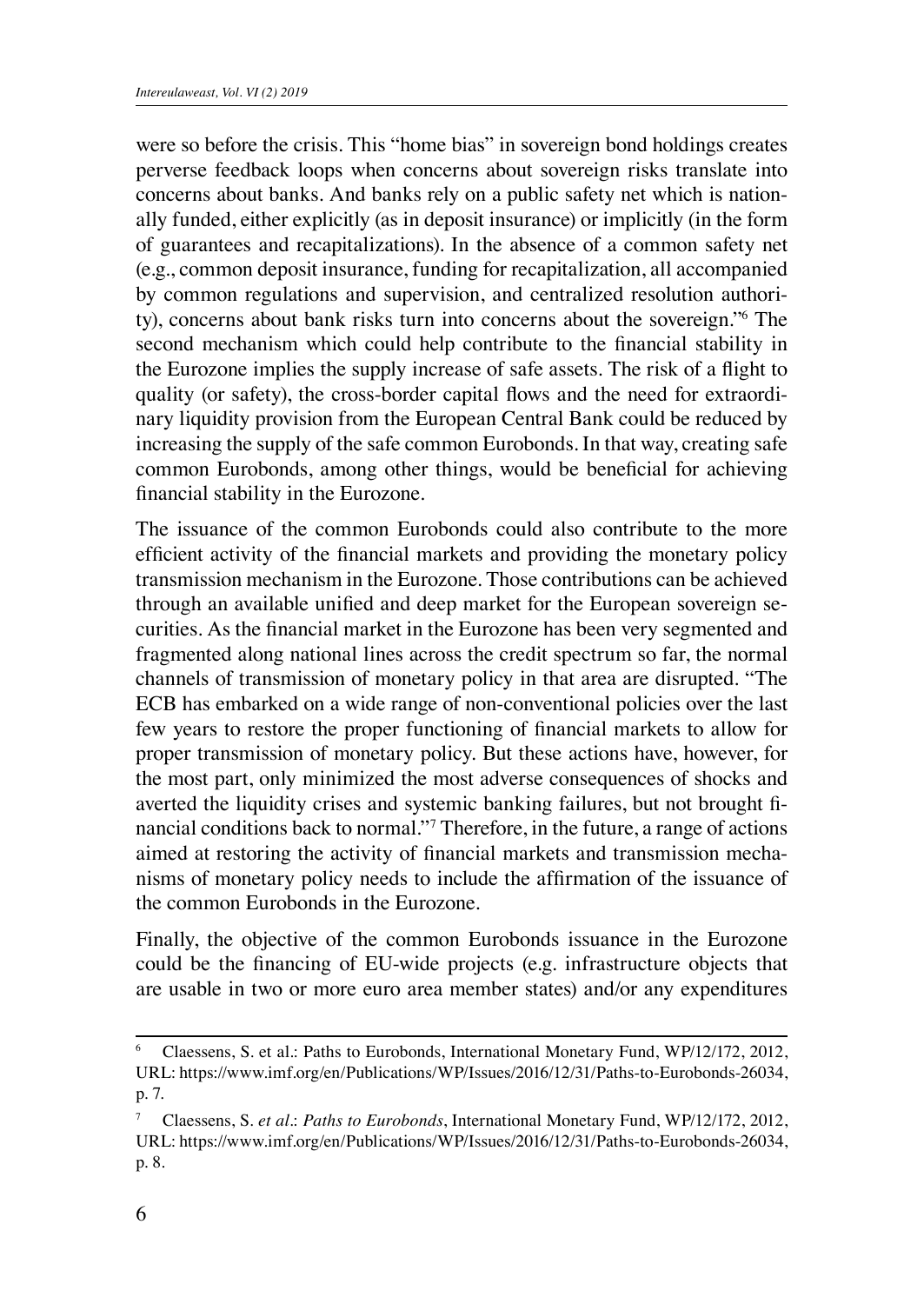that increase output across the Eurozone through spillover effects. Currently, the potential of financing the specific projects through the Eurobond program would be limited, so that a liquidity premium would have to be paid. The potential of EU-wide project financing would be increased by introducing the Eurobonds jointly or both jointly and severally guaranteed by the euro area member states. In this context, advantages of issuance of the common Eurobonds in the Eurozone could be seen from the perspectives of both individual countries and the Eurozone as the whole. From the perspective of individual countries, a potential advantage of financing by issuing the Eurobonds would be the possibility to create fiscal space in national budgets without lengthy negotiations in budget flexibility. From the perspective of the Eurozone, the announcement of a common program would enhance the credibility of EU institutions by signaling a political will for greater fiscal unity and cooperation, thus paving the way for a deeper reform of EU fiscal governance.<sup>8</sup>

# **3. THE PROPOSALS FOR IMPLEMENTING THE IDEA OF THE COMMON EUROBONDS ISSUANCE IN THE EUROZONE**

Various authors, not only academics but also politicians, have proposed different variants of a model of issuing the common Eurobonds in the euro area. Among the proposals that have been presented since 1993 to the present day, we will elaborate those given by some academics, such as Giovannini, Grauwe and Moesen, Delpla and Weizsäcker, Boonstra, Hellwig and Philippon, Baglioni and Cherubini, Gopal and Pasche, Hild et al., Brunnermeier et al. and Muellbauer, those proposals given by some institutions, such as European Commission and the German Council of Economic Experts, as well as proposals given by some politicians, such as Delors, Juncker and Tremonti, Quadrio Curzio by himself and with Prodi.

The first formal proposal for issuance of the common Eurobonds by euro area member states was introduced in one of the reports which Giovannini Group prepared for the European Commission in 2000. In that report, the idea of issuance of the common Eurobonds in the Eurozone was the main subject. Namely, two of four proposed ways for deepening the euro area primary sovereign bond markets and, finally, for strengthening the financial integration in euro area bond markets were related to the "central debt issuance, at the Community level, backed by joint guarantees from euro area sovereign states. To this end, it should be noted that the Giovannini Report argues that joint

<sup>8</sup> quoted according to Favero, C. A.; Missale, A.: *Contagion in the EMU–the role of Eurobonds with OMTs*, Review of Law & Economics, 12(3) 2016, p. 555-584. DOI: https://doi. org/10.1515/rle-2016-0043, p. 561.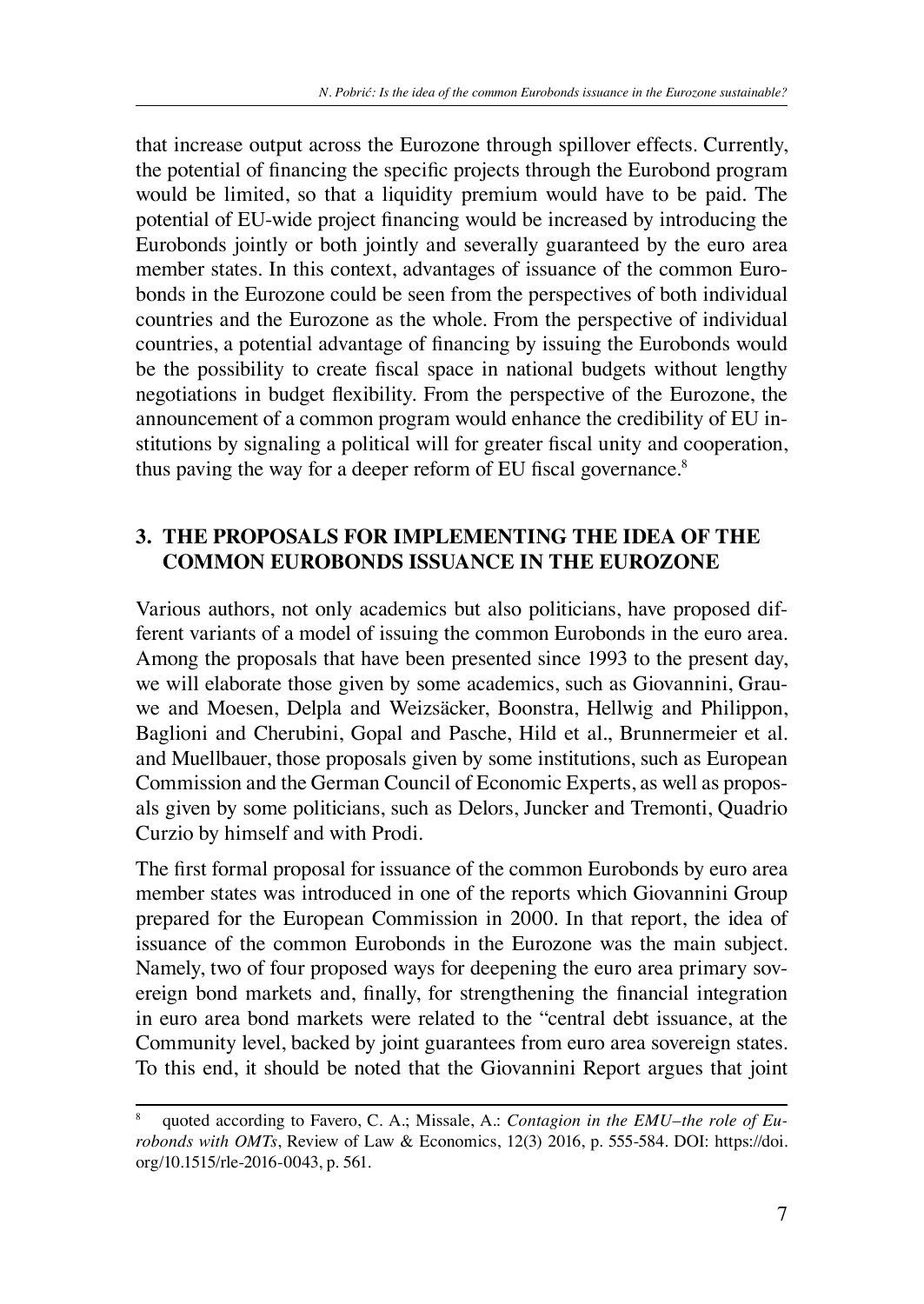debt issuance by several euro area Member States would lead to a decrease in the average borrowing cost for euro area countries while increasing the role of euro as a reserve currency."<sup>9</sup> As Favero & Missale wrote: "Issuance of a common Eurobond, first analyzed in the Giovannini Group Report (2000), was originally viewed as a strong form of debt management cooperation with the potential of promoting further market integration and greater liquidity. $10^{10}$ 

Besides promoting further financial integration and greater liquidity in the euro area bond markets, the proposals are given after the debt crisis were also aimed at achieving fiscal sustainability and financial stability in the Eurozone in the near future. Similarly, the proposals were aimed at establishing the fiscal union in the euro area, when and if it would be possible. The first proposal to overcome the crisis was formulated by De Grauwe and Moesen as early as May 2009. Those authors proposed that an EU institution, i.e. the European Investment Bank issues the collectively guaranteed euro-denominated Eurobonds with an interest rate which is equal to a weighted average of the yields on government bonds in the national government bond markets of countries which participate in the common Eurobonds issuance arrangement. The collective guarantee would be provided by euro area member states which participate in the agreement. The share of participating countries in the collective guarantee and their weights in the weighted average interest rate on the common Eurobonds would be determined according to the participation of each country in the capital of the European Investment Bank. Thus, the nominal interest rate would be differentiated across the participating countries and it would be calculated based on their market-based cost of debt. Proceeds from the issue would be channeled to the participating countries according to the weighting scheme, too. As the participating countries would pay the same rate as they pay on their government bonds in the national government bond markets, the possibilities of free-riding of weaker countries would be eliminated. Furthermore, participating countries with funding difficulties will have indirect access to the markets if the regarded proposal is implemented. That means that the proposal will guarantee to fund for all participating countries. The proposal will also guarantee the safety for investors in the collectively guaranteed Eurobonds, which will make investors gradually increase their trust in those instruments and the market.

<sup>9</sup> Migiakis, P. M.: *Reviewing the proposals for common bond issuances by the euro-area sovereign under a long-term perspective*, Economic Bulletin, 37, 2012, Bank of Greece, p. 43- 54. URL: https://www.bankofgreece.gr/BogEkdoseis/econbull201212.pdf, p. 46.

<sup>&</sup>lt;sup>10</sup> Favero, C.; Missale, A.: Sovereign spreads in the Eurozone: which prospects for a Eu*robond?*, Economic Policy, 27(70) 2012, p. 231-273. DOI: https://doi.org/10.1111/j.1468- 0327.2012.00282.x, p. 233.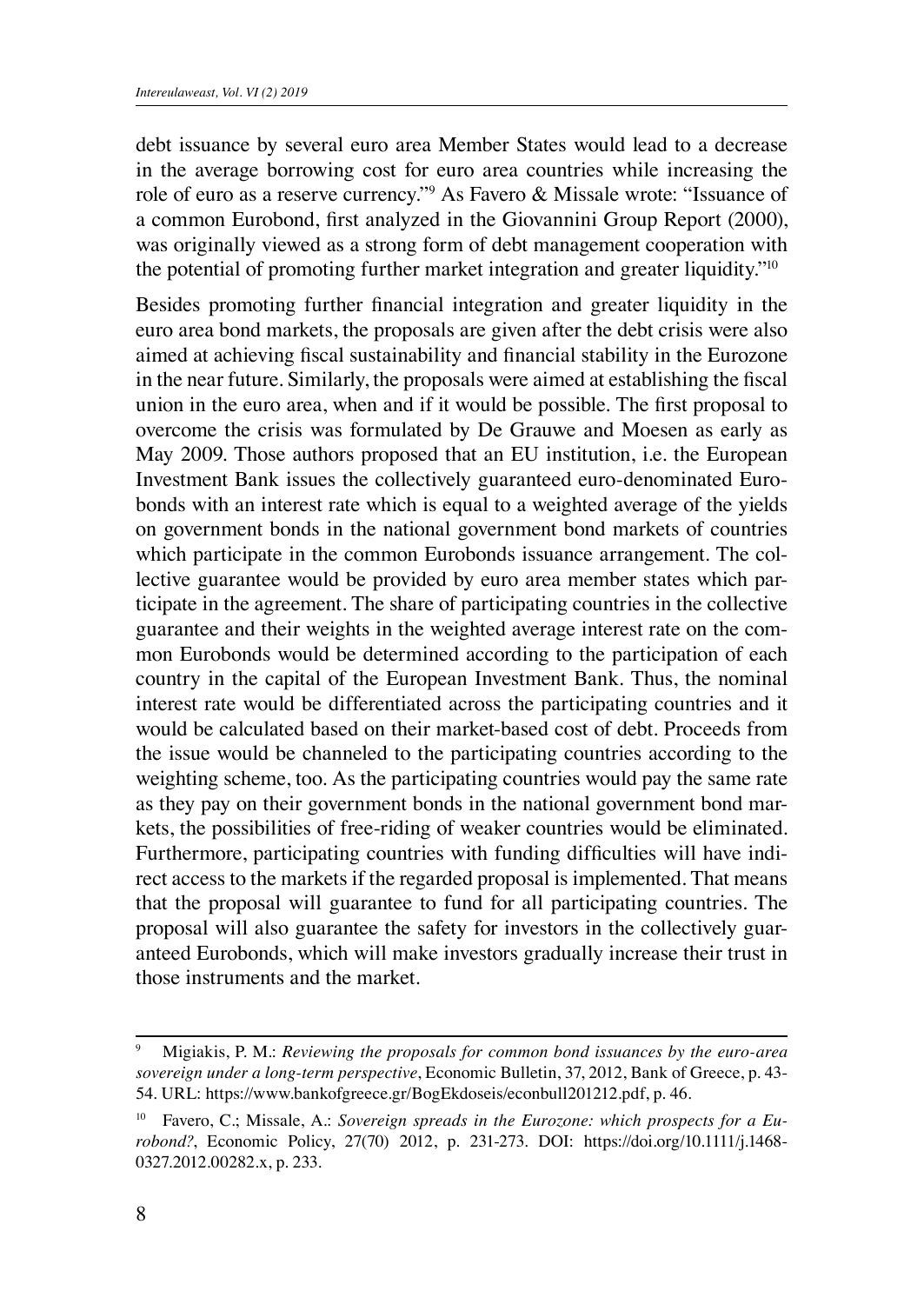In May 2010 Delpla and Weizsäcker presented their frequently discussed and well-known "Blue-Red bond" proposal. According to their proposal, the sovereign debt of Eurozone member states should be divided into two parts: blue debt and red debt. To achieve such a division of the sovereign debt, a euro area entity should carry out the mutualization of the public debt of each euro area member state up to at most Maastricht rate of 60% of GDP and centrally issue the bonds based on this pool of the sovereign debt. Based on the remainder sovereign debt over 60% of GDP, the bonds should be issued on a national level, i.e. by individual sovereigns. Thereby, two bond categories would exist. The first category would carry the name Blue bonds, and the second one would carry the name Red bonds. The Blue bonds would be jointly and severally guaranteed by participating countries, they would have senior status (i.e. enjoy seniority over the Red bonds), they would be a super-safe asset which should never default and with top credit assessments (at AAA level), they would be an extremely liquid asset and they would have a low yields. The issuance of Blue bonds should help in reducing the borrowing costs for some sovereigns, in insulating the banks from national sovereign risks, in reducing the flight to safety, in creating a new benchmark bond and in affirming the euro as the main reserve currency. The Red bonds would be issued as junior debt, with higher yields and at a higher (marginal) cost (i.e. risk-adjusted interest rates) reflecting the creditworthiness of each country, in comparison to the Blue bonds. Sovereign borrowing by issuing the Red bonds would make borrowing more expensive, "especially for countries pursuing unsustainable fiscal policies or lacking fiscal credibility."<sup>11</sup> Provided that borrowing costs would rise with increasing indebtedness beyond the Maastricht rate of 60% of GDP, highly indebted countries would have an incentive to achieve and maintain fiscal discipline by bringing their debt to below 60% of GDP. Furthermore, the Red bonds would be illiquid and riskier and they would have the same default risk as it was before their issuance. Apart from that, every country would be responsible for its debt beyond 60% of GDP. This means that "Red bonds could never be guaranteed by another country and could not be bailed out by EU rescue mechanisms (EFSF, EFSM or ESM)"<sup>12</sup>. "The introduction of Blue and Red Bonds could either occur gradually, with Blue and Red Bonds replacing legacy debt as it is rolled over or in a big bang in exchange for the entire legacy debt stock. The main advantage of the gradual approach is that it would allow

<sup>11</sup> Delpla, J.; Von Weizsäcker, J.: *Eurobonds: The blue bond concept and its implications*, Bruegel policy contribution, 2011/02, 2011, Bruegel, Brussels, URL: http://hdl.handle. net/10419/45535, p. 2.

<sup>12</sup> Gilbert, N. D. *et al*.: *Towards a Stable Monetary Union: What Role for Eurobonds?*, De Nederlandsche Bank Working Paper, 379, 2013, URL: https://ssrn.com/abstract=2269538 or http://dx.doi.org/10.2139/ssrn.2269538, p. 21.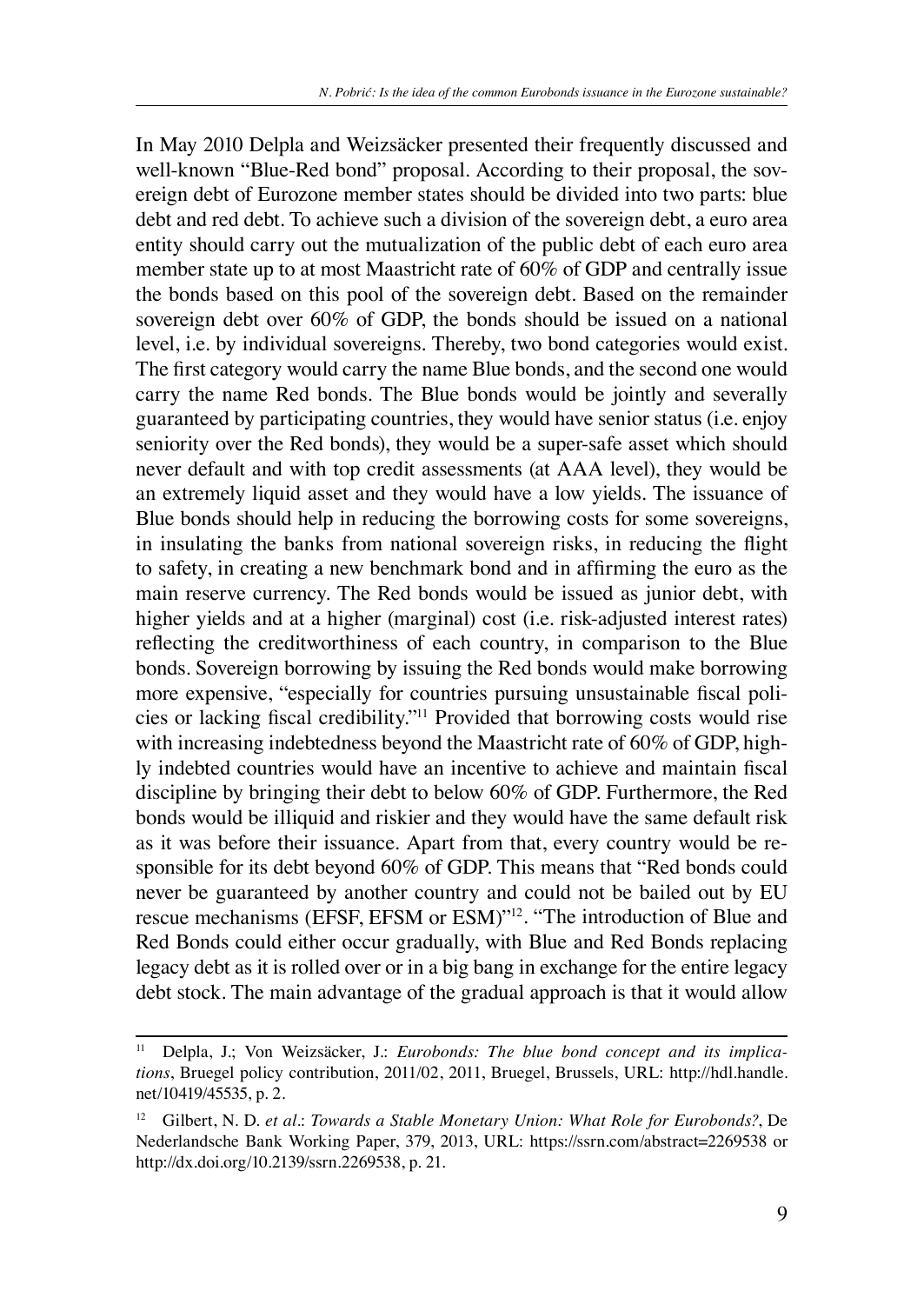the system to establish its credibility gradually with markets and European citizens, with some adjustments readily possible during the five to ten-year introductory period. The main advantages of a big bang solution are twofold. First, a deeply liquid pool of Blue debt would be created overnight, rather than having to wait for many years for the full benefits of the system. Secondly, the big bang exchange could be potentially used for a comprehensive debt restructuring if the market view on debt sustainability in some of the crisis countries was to turn out to be accurate."<sup>13</sup> The authors of the proposal considered that an independent institution should be responsible for managing the issuance and market placement of the bonds. Since the presentation, the proposal has subsequently been augmented and amended.

Boonstra proposed that Eurobonds be issued through a newly established independent central financing agency for the EMU which he called "EMU Fund". This fund would lend the funds raised from the investors in the Eurobonds to the voluntarily participating EMU countries. The participating EMU countries would have to pay a premium over the Eurobond rate for borrowed funds. "This premium will be based on the deficit and debt deviations from the average levels of Germany and France. Only countries performing worse than Germany and France will pay a premium."<sup>14</sup> All EMU countries participating in the proposed mechanism of financing would jointly and severally guarantee for the Eurobonds. Boonstra's approach would bring out some effects to the participating countries, for example access to the Eurobond financing would be guaranteed and unlimited, liquidity of participating countries would be increased, borrowing costs would be reduced, fiscal discipline of participating countries would be strengthened, the risk of contagion between participating countries would be reduced and participating countries would be sheltered against speculation. However, "in Boonstra's proposal, it is highly questionable if a penalty interest rate alone is enough to prevent moral hazard - especially if at the same time access to Eurobond funding is guaranteed and unlimited."<sup>15</sup>

In November 2011, the European Commission issued a Green paper in which it proposed the issuance of Stability Bonds. In this proposal, three options

<sup>&</sup>lt;sup>13</sup> Delpla, J.; Von Weizsäcker, J.: *Eurobonds: The blue bond concept and its implications*, Bruegel policy contribution, 2011/02, 2011, Bruegel, Brussels, URL: http://hdl.handle. net/10419/45535, pp. 5-6.

<sup>14</sup> Eijffinger, S. C.: *Eurobonds–Concepts and implications*, Briefing Note to the European Parliament, 2011, URL: http://www.sylvestereijffinger.com/wp2/wp-content/uploads/EP%20 Briefing%20Paper%20March%202011.pdf, p. 4.

<sup>15</sup> Gilbert, N. D. *et al*.: *Towards a Stable Monetary Union: What Role for Eurobonds?*, De Nederlandsche Bank Working Paper, 379, 2013, URL: https://ssrn.com/abstract=2269538 or http://dx.doi.org/10.2139/ssrn.2269538, p. 21.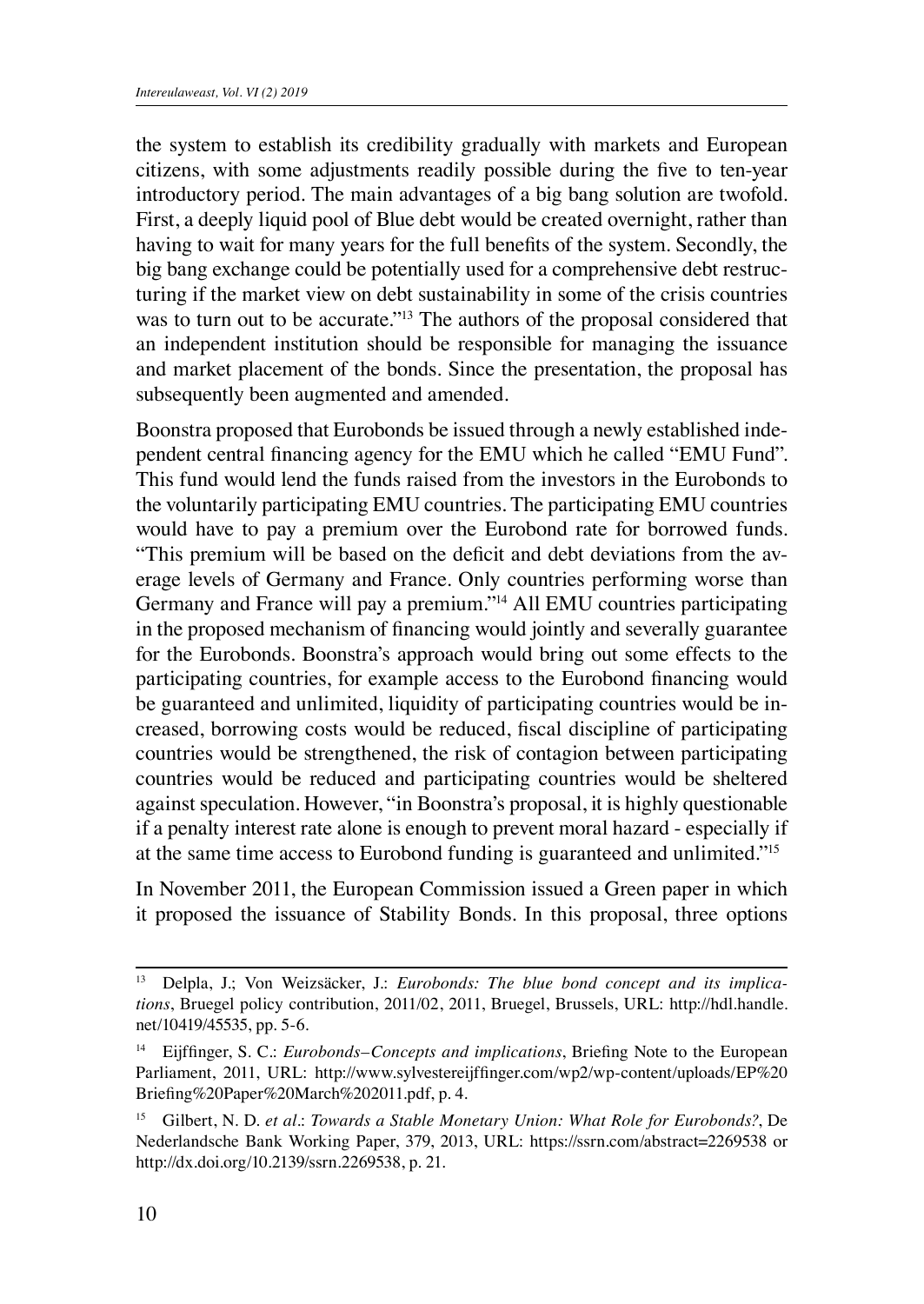were offered for Stability Bonds. According to the first option, national bond issuances would completely be substituted by Stability Bond issuances. Debts arisen by issuing the Stability Bonds would be debts of member states. The second and third options implied that national bond issuances should only partially be replaced by Stability Bond issuances. Those options resemble more the previously regarded "Blue-Red bond" proposal. The difference between those two options is that the part of national debt replaced by Stability Bonds would jointly be guaranteed by euro area sovereigns, according to the second option, but part of national debt replaced by Stability Bonds would severally be guaranteed by each euro area sovereign, i.e. each sovereign would guarantee for its share of the debt, according to the third option. Part of the national bond issuances that were not replaced by Stability Bond issuances would remain a national liability. The issuance of Stability Bonds would be aimed at restoring stability in the financial markets of the euro area.

Apart from the European Commission, the German Council of Economic Experts gave another proposal in November 2011. That proposal is converse in comparison to the "Blue-Red bond" proposal in many ways. "The so-called Redemption Pact would transfer the debt of a member state in excess of 60% of GDP (if any) into a European Debt Redemption Fund (ERF) for which all members would be jointly and severally liable. The total covered debt would amount to some 27% of Eurozone GDP, with Germany, Italy, and Spain as the largest participants. In return, the countries would agree to repay ERF the transferred debts within 25 years, with these obligations superior to remaining national debts and possibly backed up by collateral and dedicated tax revenues from each country. During a roll-in phase of 3 to 4 years, participating countries would, by transferring obligations coming due up to their issued quota of guaranteed debt, be able to meet much of financing requirements. Any other debt would remain of national responsibility and be junior."<sup>16</sup>

Also in November 2011, Hellwig and Philippon proposed another version to the "Blue-Red bond" proposal. However, their proposal was limited to the issuance of short-term common securities, i.e., Euro-bills. The Euro-bills would be the financial instruments with a maturity of shorter than a year, which are issued by a common debt agency and jointly and severally guaranteed by euro area member states. At any point, countries could not have more than 10% of GDP in the Euro-bills. Due to short maturities, the Euro-bills would be more superior to the longer-term Eurobonds and they would simplify the achievement of the continuous fiscal discipline in the Eurozone. Gilbert et al. wrote

<sup>16</sup> Claessens, S. *et al*.: *Paths to Eurobonds*, International Monetary Fund, WP/12/172, 2012, URL: https://www.imf.org/en/Publications/WP/Issues/2016/12/31/Paths-to-Eurobonds-26034, p. 9.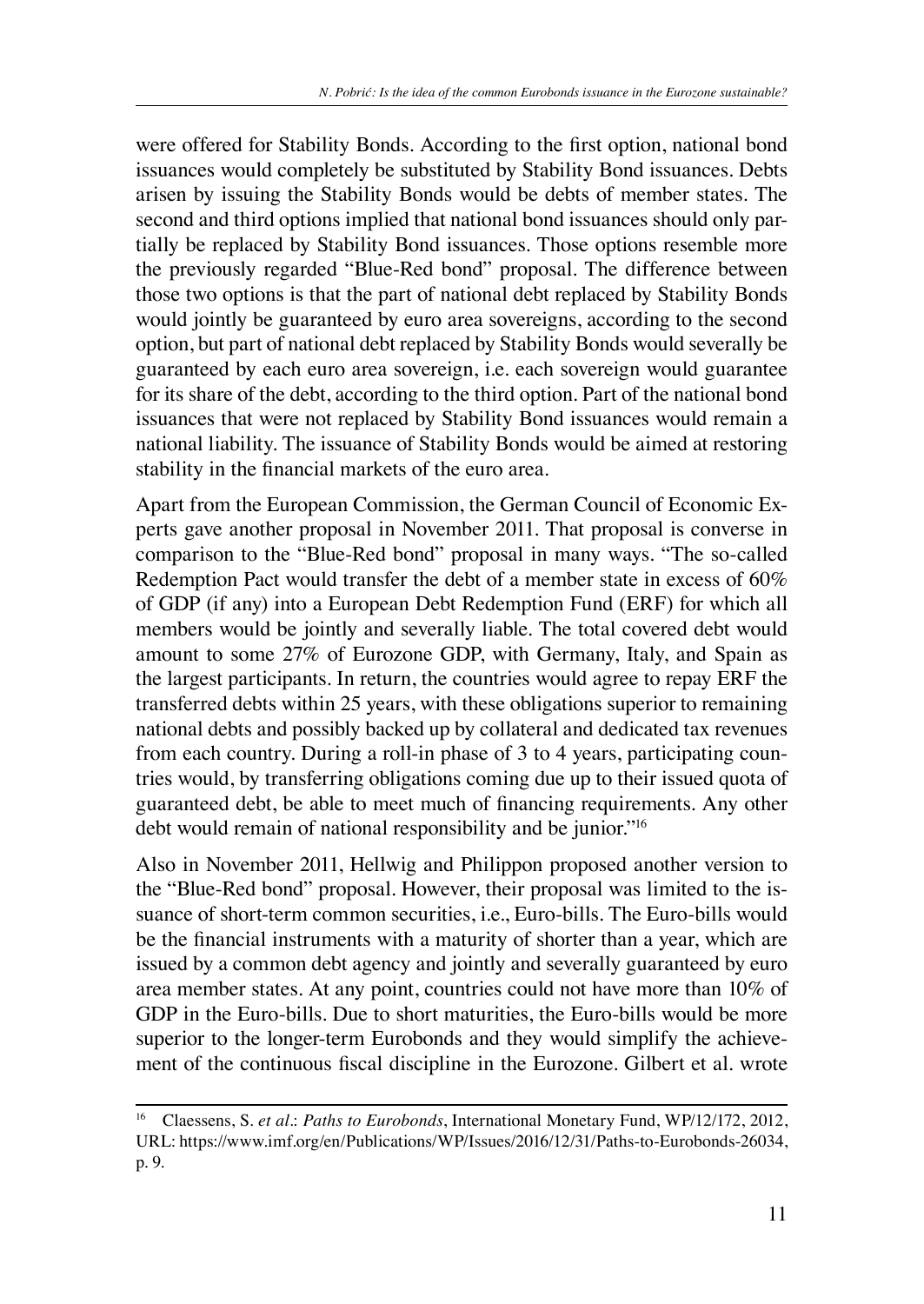that "the introduction of Euro-bills might, to some extent, help countries retain market access. As argued by the authors of the proposal, it might also create a "safe asset" for the financial sector. There seem to be few negative side effects. However, as the access to Euro-bills is very limited (max 10% of GDP), the proposal does not guarantee EMU member states access to finance in times of stress. Judged by our criteria, the proposal is therefore too limited in size and scope to stabilize EMU."<sup>17</sup>

In the same year, Baglioni and Cherubini developed a complex model of issuance of the common Eurobonds with no cross-subsidization. According to their model, part of the national public debt of euro area countries should be converted into Eurobonds. To achieve this, a European Debt Agency (EDA) should be established. Then, this agency should issue the Eurobonds in the open market, raise funds from investors and lend money to the governments of euro area countries, up to a specific level of the debt-to-GDP ratio. Each government would have to transfer the cash to the EDA in proportion to the riskiness of its country "if it were to issue its senior debt (in a domestic trenching scheme) and make it risk-free. … The EDA is endowed with a cash transfer from the governments that equals the expected loss on its overall exposure with the euro area governments. This is to ensure that the Eurobonds can be issued at the risk-free rate. The EDA should pass this benefit on to the sovereign borrowers, who can, in turn, borrow from the EDA at the riskless rate."<sup>18</sup> From the abovementioned, it follows that there would be no cross-subsidization in this model of issuance of the common Eurobonds. Besides that, this model is characterized by the possibility of reducing the cost of public debt for some countries in the euro area, with no cost increase for the others, the ability to enforce the governments to decrease their deficits, the seniority of the claim of the EDA relative to the other public debt securities, the jointly (i.e. by all participating countries) guaranteed liabilities of the EDA, and surplus and deficits diversification across countries.

The model of issuance of the common Eurobonds developed by Gopal and Pasche is closely related to the model developed by Baglioni and Cherubini and it is also the extension of "Blue-Red bond" proposal. According to their proposal, sovereign debt of euro area countries should be divided into two parts: blue debt and red debt. A common agency which Gopal and Pasche called the European Central Agency (ECA) would issue the blue bonds, i.e. Eurobonds.

<sup>17</sup> Gilbert, N. D. *et al*.: *Towards a Stable Monetary Union: What Role for Eurobonds?*, De Nederlandsche Bank Working Paper, 379, 2013, URL: https://ssrn.com/abstract=2269538 or http://dx.doi.org/10.2139/ssrn.2269538, p. 22.

<sup>&</sup>lt;sup>18</sup> Baglioni, A.; Cherubini, U.: Eurobonds: A Quantitative Approach, Review of Law & Economics, 12(3) 2016, p. 512.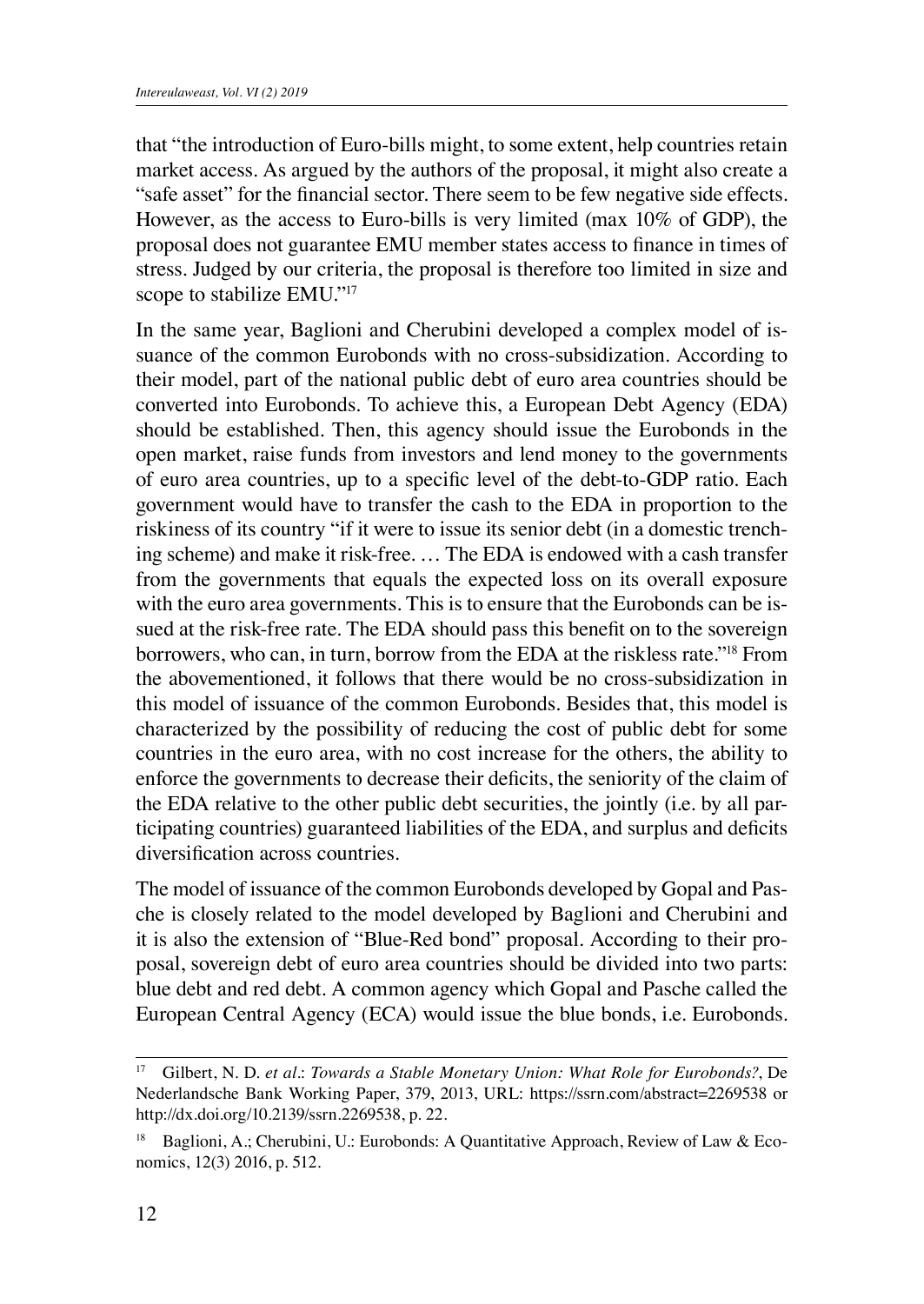The ECA would use the raised funds to lend money to the governments, up to a specified level of the total debt, e.g. 80%. The rest of the national sovereign debt over the blue debt would refer to the red debt. The issuer of the red bonds could only be every euro area country individually, irrespective of the level of their public debt. The Eurobonds issued by ECA would be seniors relative to the other liabilities of the government. The ECA should be an independent institution that could be organized as a financial company or special purpose vehicle, as suggested by Gopal and Pasche. "The ECA is endowed with collateral, funded by the participating governments. This collateral should be a safe asset like cash deposits or credible guarantees – similar to the ESM. One can also think about gold, but other assets (e.g. real estate) seem to be less suitable."19 The amount of collaterals should be sufficient to ensure that "the investors are willing to pay an almost risk-free rate for the blue bond. The required collateral for each participating nation is calculated according to their individual default risk, the expected losses and their variance – information which are obtained from the red bond market perception."<sup>20</sup> With this collateral, cross guarantees would be provided. The proposers expected that cross guarantee would create no moral hazard because the individual collateral contributions to the ECA would automatically increase when investors detect higher risks and charge higher risk premiums on the bonds which are traded in the red bond market. Furthermore, cross-subsidization would be avoided because the collaterals would be proportional to individual risk. Paying collateral would generate the difference between the almost risk-free rate on the blue bonds and the effective interest rate which countries pay. The effective interest rate would be equal to the sum of the almost risk-free rate on the blue bonds and the expected loss of the collateral.

In 2011, Hild et al. suggested a new Eurobond structure which would be based upon techniques of both modern financing and securitization. Specifically, they proposed a full substitution of existing national sovereign bonds by the Eurobonds commonly issued by euro area member states. The three key participants in the process of substitution would be the originators, an independent special purpose vehicle and the investors. A special purpose vehicle would buy existing national sovereign bonds in the secondary market. Then, it would is-

<sup>19</sup> Gopal, M.; Pasche, M.: *Market-based Eurobonds Without Cross-Subsidisation*, Working Papers on Global Financial Markets from Friedrich-Schiller-University Jena and University of Hall. Wittenberg, Foundations of Global Financial Markets - Stability and Change, 2012-37, 2012, URL: http://hdl.handle.net/10419/94482, pp. 4-5.

<sup>20</sup> Gopal, M.; Pasche, M.: *Market-based Eurobonds Without Cross-Subsidisation*, Working Papers on Global Financial Markets from Friedrich-Schiller-University Jena and University of Hall. Wittenberg, Foundations of Global Financial Markets - Stability and Change, 2012-37, 2012, URL: http://hdl.handle.net/10419/94482, p. 5.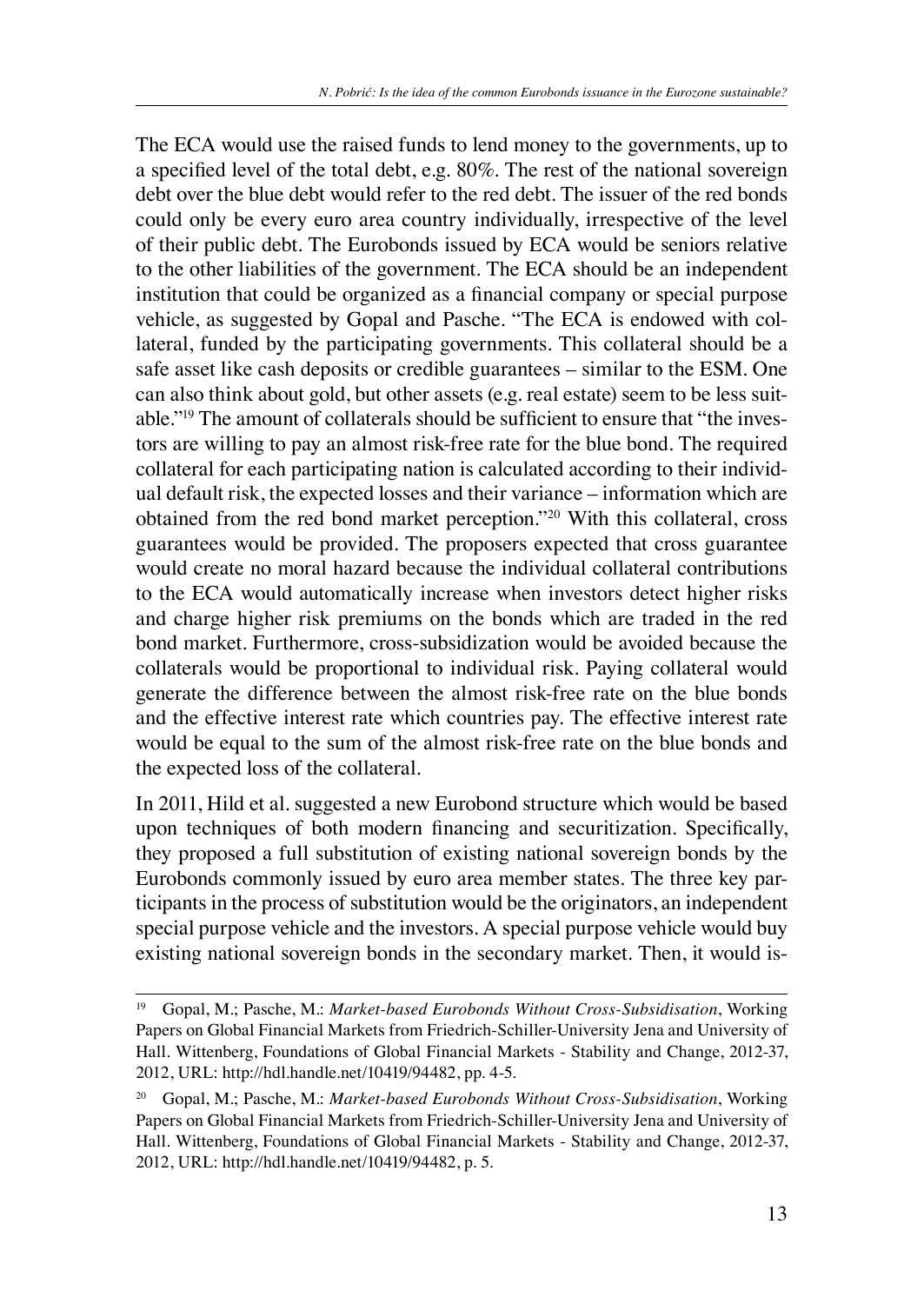sue the structured Eurobonds covered i.e. collateralized by the receivables of the national sovereign bonds issued by the euro area countries. An existing independent institution or a newly created entity could take over the role of the special purpose vehicle. No country should have an impact on the operations of the special purpose vehicle. All property rights have to be decoupled in order to avoid destabilizing effects. The special purpose vehicle would issue a set of debt securities with diverse seniority, risk, rating and yield features. In that way, the trenching of the Eurobonds would be carried out. A senior tranche of Eurobonds would bear a higher rating, it would have seniority and it would be more immune to the default in comparison to a junior tranche of the Eurobonds. A junior tranche of the Eurobonds would only be paid once the liabilities that refer to the senior tranche have been settled in full. The potential benefits of issuing the structured Eurobonds would be multiple. In that context, the authors of the proposal wrote: "By pooling and trenching, the default risk is concentrated in the subordinated part of the capital structure, resulting in a relatively large share of less risky securities. Due to the reduction in the overall risk premiums, the interest savings can be realized as the interest payments for the pooled Eurobond are lower than the sum of the interest payments of the individual countries."<sup>21</sup> Additionally, issuance of the structured Eurobonds could be beneficial for euro area countries because it enables establishing a new liquid asset, meeting the investors' preferences and increasing the credit quality of the Eurobonds above that of the underlying asset pool and, also, because it enables the participating countries to only partially respond for liabilities referred to the issued structured Eurobonds.

Similarly to Hild et al. and also in 2011, Brunnermeier et al. proposed the common safe debt securities issuance which is based upon pooling and trenching techniques. According to their proposal, a European debt agency would buy national sovereign debt in the secondary market, up to 60% of the GDP of each EMU member country. Then, in exchange for bought debt, the agency would issue two types, i.e. two tranches of securities. The European Safe Bonds (ES-Bies) would make the senior tranche. The European Junior Bonds (EJB) would make the junior tranche of this structure. ESBies would have the role of a safe asset for the banks. EJB would serve as shock-absorber. The two previously mentioned proposals of the two tranches of structured securities can be explained as follows: "First, banks holding ESBies would no longer be exposed to national sovereign risks, but combined Eurozone risk; and second, any flight to safety would be from the EJBs, the junior (risky) bond, to the ESBies and

<sup>21</sup> Hild, A. M. *et al*.: *Structured eurobonds: Limiting liability and distributing profits*, JCMS: Journal of Common Market Studies, 52(2) 2014, p. 250-267. DOI: https://doi.org/10.1111/ jcms.12104, p. 251.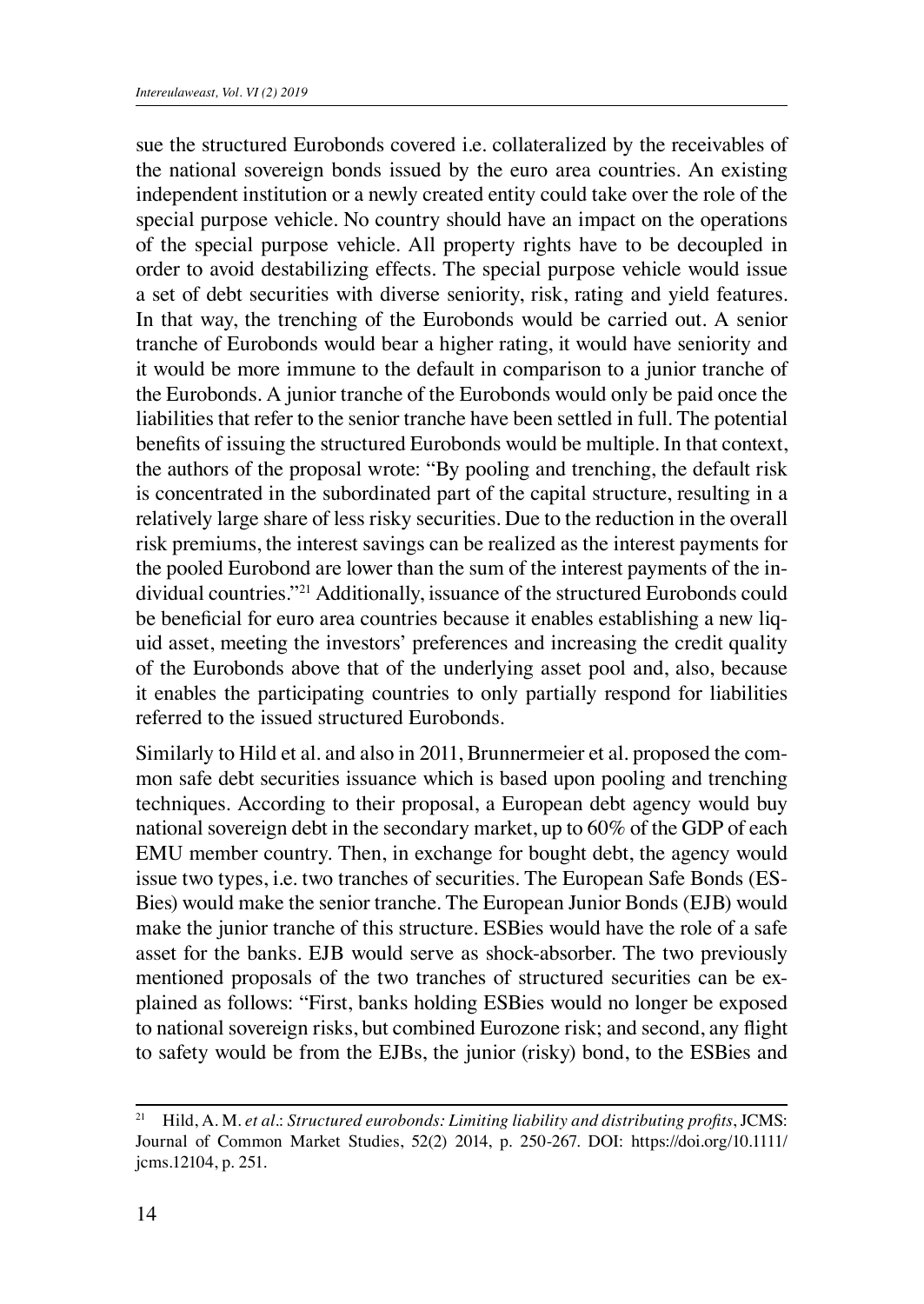not, as now, from one country to another, thus reducing a source of multiple equilibriums and instability."<sup>22</sup> The structured securities issued in accordance with this proposal would not cover the use of the cross-country guarantees. Due to no sovereign guarantees requirement, the proposal would face fewer hurdles to implementation.

Two years later, Muellbauer suggested the issuance of jointly underwritten euro-insurance bonds, so-called conditional Eurobonds in the euro area. The issuer of those Eurobonds would be a euro area debt management agency. The debt management agency would set the maturity profile of conditional Eurobonds that it issues each year based on "investor preferences revealed in the market. Individual countries would have no control over the maturity profile of their new debt obligations. The collective maturity profile would set the debt repayment schedule of each country, given each country's new debt issue."<sup>23</sup> The value of issuance would be equal to the sum of the funding requirements of euro area countries. Outside investors would trade by the conditional Eurobonds of a given maturity at the same price. However, individual countries would pay a different interest rate on their conditional Eurobonds to the euro area debt management agency. For countries with weak fundamentals, the interest rate would be higher because it would contain a higher country risk premium. Country risk premium would be equal to the weighted average of risk factors, where long-run economic fundamentals are used as risk factors. The risk factors and their weights would have to be negotiated between the euro area member states. Country risk premium would be paid into a common insurance fund. It would be used to ensure the underwriting countries against the higher risk of future default of any member state. Besides country risk premium, countries could post collateral in the form of gold and the foreign exchange reserves with the euro area debt management agency. The required collateral should be proportional to the overall risk for each country. "In the event of a future default or debt write-down by a member state, the build-up of payments in the insurance fund, plus the collateral, would be available to cover the countries underwriting the joint euro-insurance-bond issue. ... In the unlikely event of such funds being insufficient, the cost over-run could be added to each country's share in the collective debt, in proportion to their GDP."<sup>24</sup>

<sup>22</sup> Claessens, S. *et al*.: *Paths to Eurobonds*, International Monetary Fund, WP/12/172, 2012, URL: https://www.imf.org/en/Publications/WP/Issues/2016/12/31/Paths-to-Eurobonds-26034, p. 9.

<sup>23</sup> Muellbauer, J.: *Conditional eurobonds and the Eurozone sovereign debt crisis*, Oxford Review of Economic Policy, 29(3) 2013, p. 610-645. DOI: https://doi.org/10.1093/oxrep/grt032, p. 638.

<sup>24</sup> Muellbauer, J.: *Conditional eurobonds and the Eurozone sovereign debt crisis*, Oxford Review of Economic Policy, 29(3) 2013, p. 610-645. DOI: https://doi.org/10.1093/oxrep/grt032, p. 639.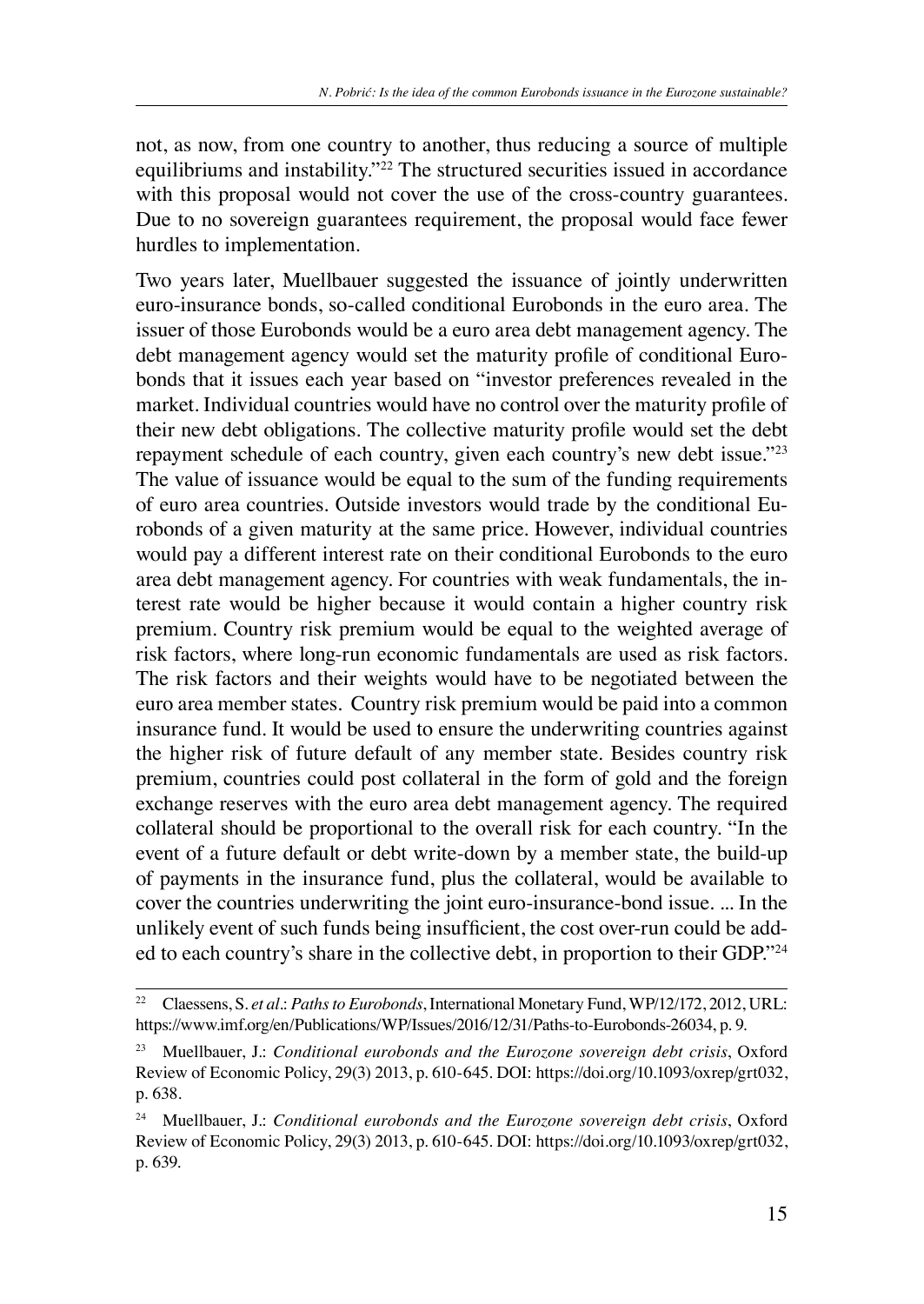Finally, the proposals emerging from the political arena, and which we will elaborate, are those created by Delors, Juncker and Tremonti, Quadrio Curzio by himself and with Prodi. In their proposals, politicians usually have put focus on the issuance of growth bonds and stability bonds so far. Thus, in 1993 during his term of office as president of the European Commission, Jacques Delors proposed the issuance of growth bonds that he called Union-bonds. The EU budget would act as collateral for the Union-bonds. This means that the European Union would act as a guarantor for the issued Union-bonds. The aim of the issuance of those growth bonds was promoting economic growth by financing the European investment in large infrastructural projects in fields such as transport, telecommunications, energy, and environment.

The issuance of stability bonds was proposed, among others, by Jean-Claude Juncker, during his term of office as president of the Eurogroup, and by Giulio Tremonti, during his term of office as Minister of Economy and Finance in the Italian Government. This was proposed in December 2010, when Juncker and Tremonti informally called for the issuance of Eurobonds, which they called European sovereign bonds. According to the proposal, an independent European Debt Agency (EDA) would issue Eurobonds "in an amount equal to 40% of the GDP of the EMU and thus of the Eurozone Member States. … On the basis of these securities the EDA should then purchase national debt securities of the Member States, both during issuance and on the secondary market, to act as their creditor and thereby replace the market itself. … The EDA would purchase the national debt securities of the Member States at higher prices than normal investors since EDA would not require a risk premium to retain the securities to maturity."25 This approach was intended to be used for restructuring the public debt in the euro area countries. The restructuring has seemed a realistic aim of the approach because it was expected that the EDA could immediately stimulate the countries to improve their financial position by decreasing their fiscal deficits. Besides restructuring the public debt, the issuance of Eurobonds aimed at creating a liquid and deep market for European sovereign debt securities. In this way, the EDA would make the Eurobonds attractive for investors. However, the proposal by Juncker and Tremonti is eliminated because it is not illustrated in detail and it is very similar to the other proposals.

Quadrio Curzio promoted the issuance of Union-Eurobonds. His idea arose as a result of a combination of two previously elaborated proposals. Thus, the Union-Eurobonds are hybrid of Union-bonds and Eurobonds. The issuance

<sup>25</sup> Quadrio Curzio, A.: *On the Different Types of Eurobonds*, Economia politica, 28(3) 2011, p. 279-294. DOI: 10.1428/35912 URL: https://www.rivisteweb.it/doi/10.1428/35912, pp. 283- 284.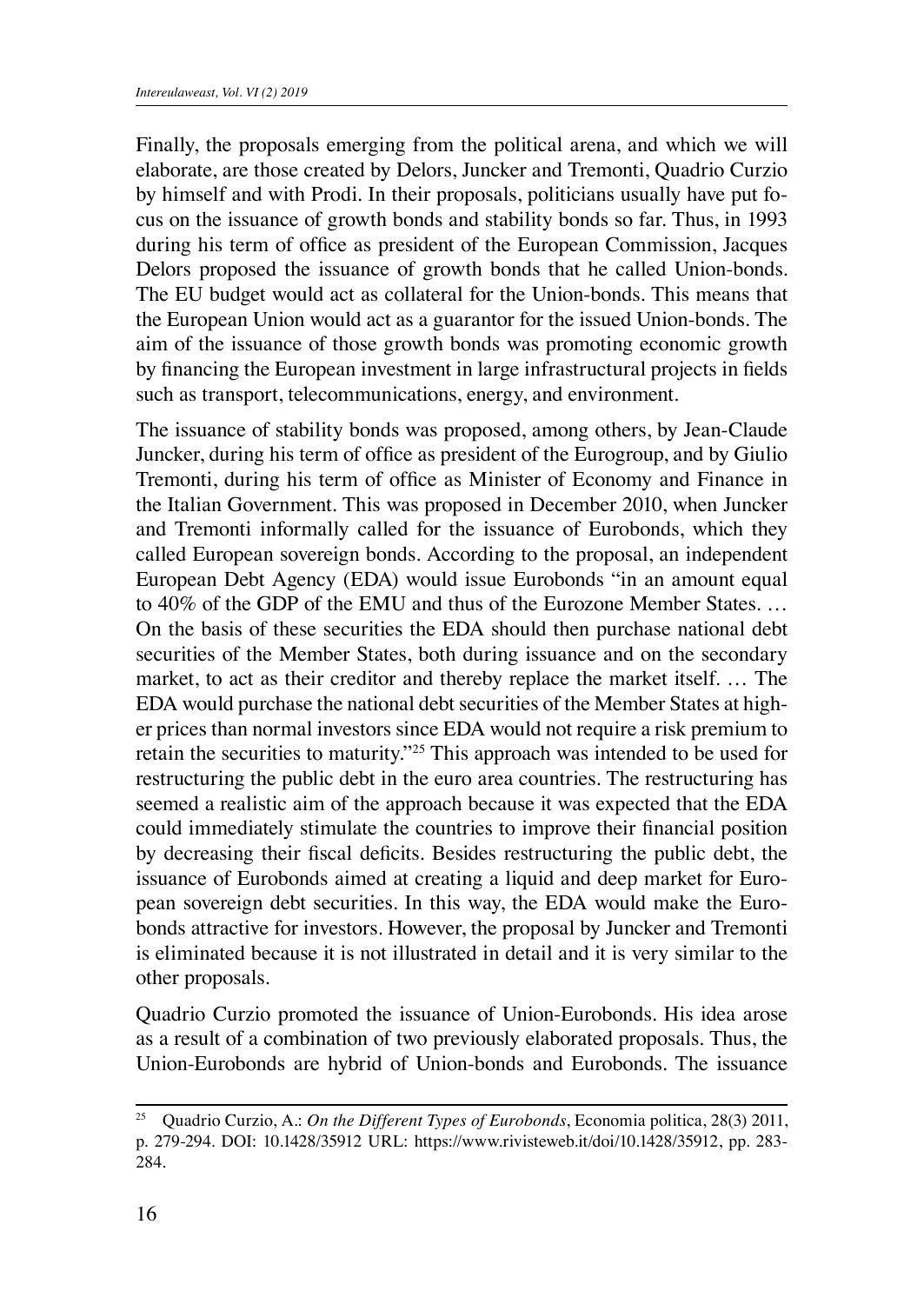of Union-Eurobonds would aim at providing support to the partial restructuring of the public debt in the euro area countries and financing the investment in European large infrastructural projects. Apart from the Union-Eurobonds, Quadrio Curzio suggested the issuance of Project-bonds and Golden Euro-Development Bonds. The issuer of the latter would be a golden Euro-Development Fund (EDF), on behalf of euro area member states. The EDF should hold the gold reserves of Eurozone countries as collateral. Given its safety based on the golden collateral, the Golden Euro-Development Bonds would certainly be placed in the market. The EDF could use the raised funds in three ways. "The first destination would be the financing – only partial, as with Eurobonds – of national debt securities, on behalf of EMU States. These States would, in turn, be responsible for paying interest to the EDF on loans received. The rate should be higher than the interest EDF would have to pay to its subscribers, but still lower than the rates individual States currently have to pay on the market, given that all Eurozone countries are forced to pay a risk premium, with the single exception of Germany."<sup>26</sup> The second way in which EDF could use the raised funds would involve the financing of merger operations among the firms belonging to the banking and industrial system. The result of such use of the funds was expected to be the mergers of firms within the Eurozone, which should facilitate the restructuring of enterprises participating in merger operations, as well as strengthening their position. The last destination for funds that EDF raised would be financing the European investment in large infrastructural projects aimed at strengthening of the internal infrastructures of the euro area.

Following the three above elaborated proposals, as well as other proposals, Quadrio Curzio and Prodi proposed the issuance of Euro-UnionBonds. The issuer of those bonds would be a European Financial Fund (EFF). The same as the EDF, the EFF should hold the gold reserves of Eurozone countries as collateral. Contrary to the EDF, the EFF could also hold the other assets, such as bonds and shares. In other words, the EDF would only be based on gold reserves, but the EFF would be based on a wider set of assets. Furthermore, the contribution of each euro area member states to the EFF would be in proportion to their stakes in the ECB. Besides those differences, there is one more difference between the EDF and the EFF concerning destinations of raised funds. Namely, the EFF could not use the raised funds for the financing of merger operations, while the EDF could use them for that, as earlier noted. Other features of the Euro-UnionBonds would be common to those of five bond types that were discussed by politicians.

<sup>26</sup> Quadrio Curzio, A.: *On the Different Types of Eurobonds*, Economia politica, 28(3) 2011, p. 279-294. DOI: 10.1428/35912 URL: https://www.rivisteweb.it/doi/10.1428/35912, p. 287.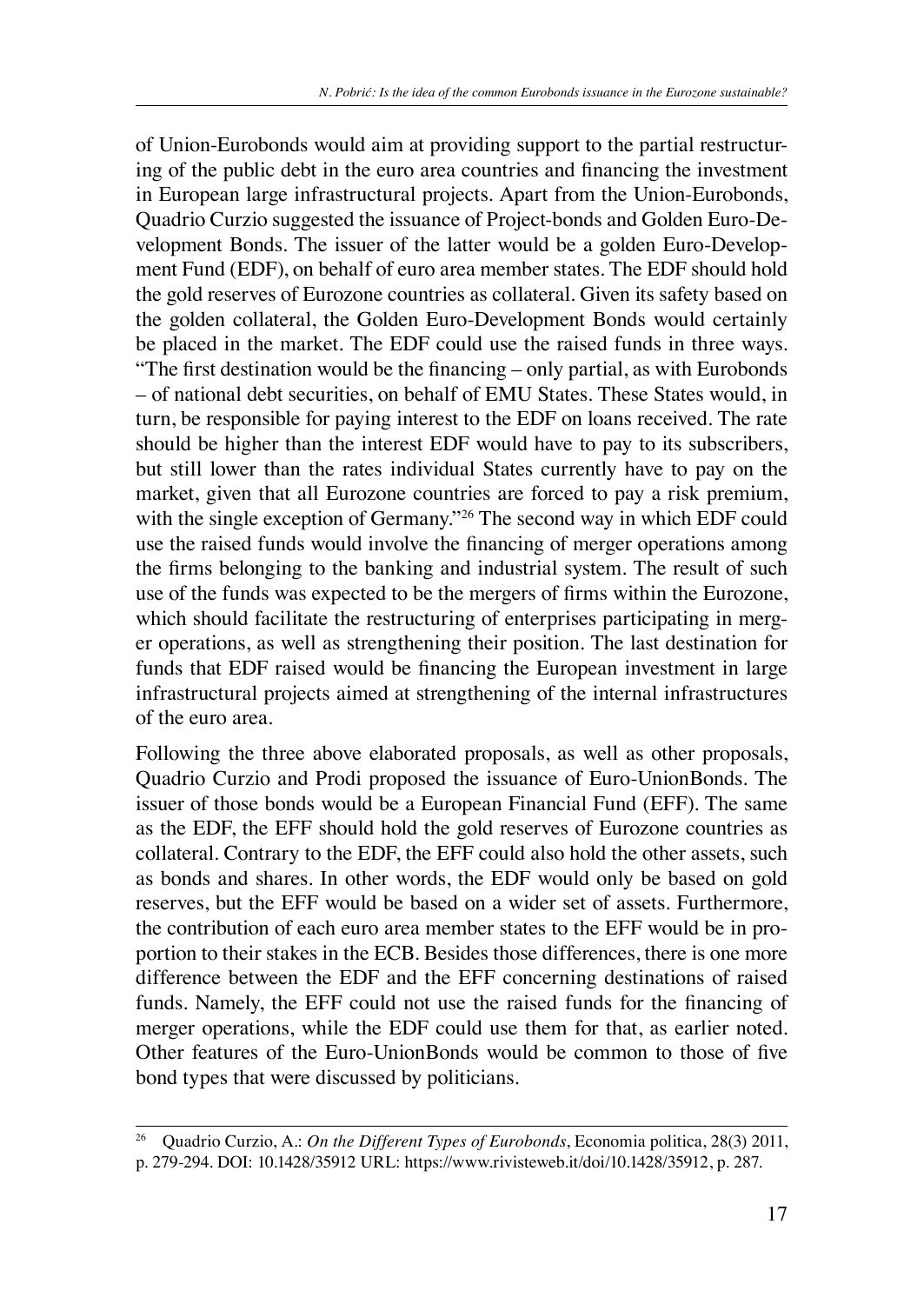In spite of numerous proposals and the possibility to see the issuance of common Eurobonds from different perspectives, the European common Eurobonds remain highly controversial.

# **4. THE EXPECTED ECONOMIC EFFECTS OF IMPLEMENTING THE IDEA OF THE COMMON EUROBONDS ISSUANCE IN THE EUROZONE**

The introduction of the common Eurobonds in the euro area could contribute to the better activity of the Eurozone in some fields as well as to the worse activity of the Eurozone in some other fields. In other words, implementing the idea of the common Eurobonds issuance in the Eurozone could have some positive and negative economic effects. The expected economic effects of implementing the idea of the common Eurobonds issuance vary with the proposals. Apart from other things, a Eurobond solution could have important implications for the liquidity of European bond markets, for the access to the financial markets, insurance against credit risk and borrowing costs for all member states, for the flexibility in debt management and the thick market set-up costs.

Creating the common European government bond market would promote further financial market integration in Europe, especially on the supply side. By unifying the European government bond market, its liquidity would almost certainly enhance. The extent to which liquidity of the integrated bond market would increase depends on the degree of member states participating in different schemes for the introduction of the common Eurobonds in the euro area. The liquidity of integrated bond market would be at a higher level when the issues were larger and more regular, when the outstanding volumes of the Eurobond reached higher levels and when the integrated bond market replaced the national markets of the member states in larger degrees, but at least of the member states with smaller funding needs. Greater liquidity of the integrated bond market would reduce the liquidity premiums and, consequently, the borrowing costs for euro area member states, particularly for their smaller and medium-sized issuers.

The introduction of the common European government Eurobonds could ensure cheaper and continuous access to the financial markets and therewith guaranteed to fund for all euro area member states. Precisely, it could provide access to the financial markets under better conditions for those countries under distress, i.e. for weaker countries during crises. It could also provide insurance against credit risk to weaker member states during crises. To make this happen, the common Eurobond issues would have to be backed by the explicit or implicit guarantees of transferring the responsibility for liabilities from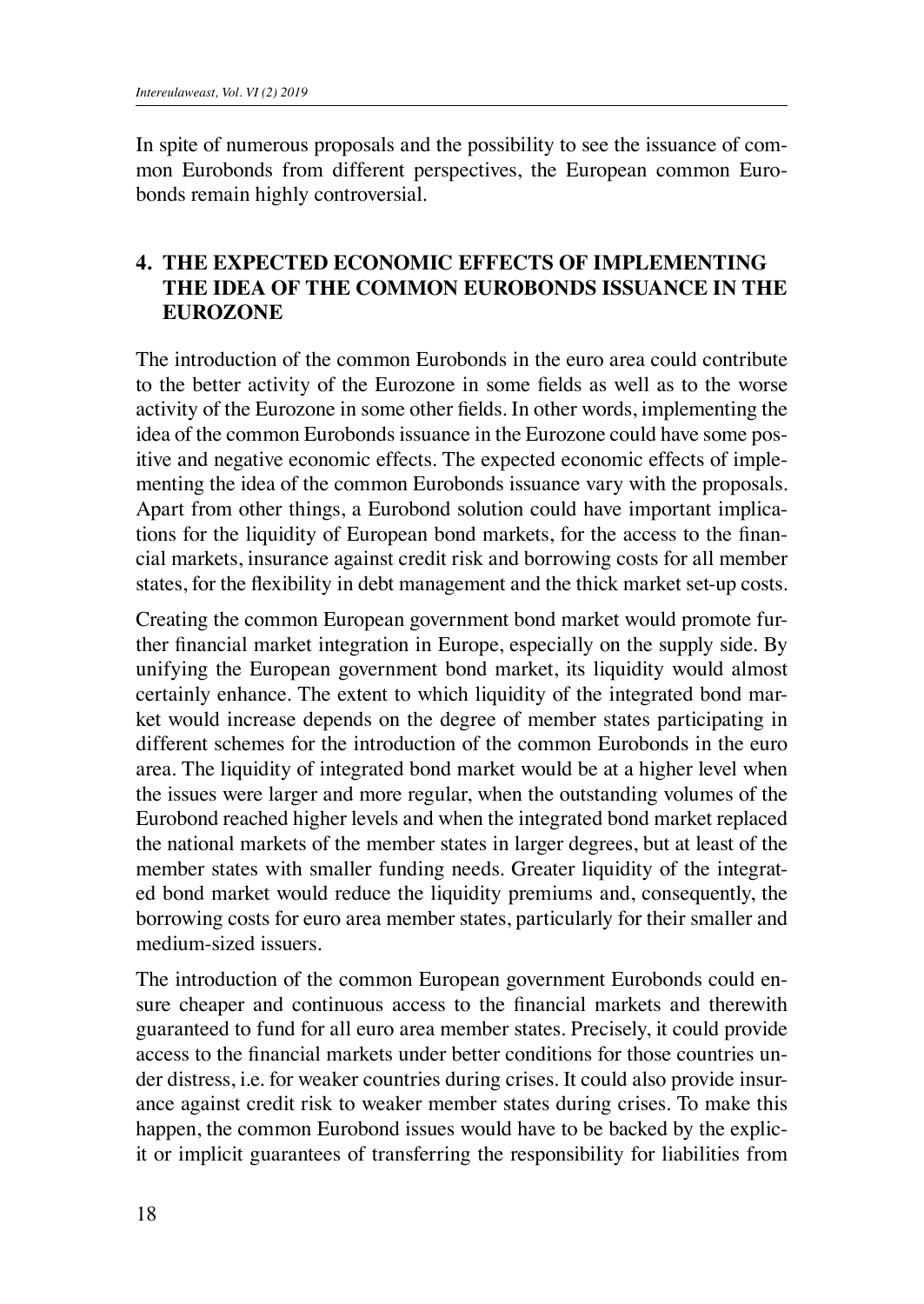weak to strong countries. In other words, the common Eurobonds should have a joint and cross guarantees of the issuing countries or they should be issued by some EU institutions. Many proposals elaborated above for implementing the idea of the common Eurobonds issuance in the Eurozone meet one of those requirements for providing the insurance against credit risk. Notwithstanding, the opportunities for risk-sharing among the issuing countries and, thus, the scope for insurance against credit risk is limited because the credit spreads in the Eurozone change commonly, mainly due to exposure of Eurozone countries to the common international risk factors. Moreover, strong member states would have fewer motives for such a model of insurance against credit risk in which they would have to assume the burden of distressed countries. If the Eurobonds implied a transfer of risk away from weaker member states onto strong ones and likely no vice versa too, and if they implied worsening the borrowing conditions for strong member states, the countries with strong fundamentals would not be interested in the Eurobonds. Deteriorating the borrowing conditions for strong member states cannot be excluded. Namely, if the credit quality of the Eurobonds reflected the weighted average of the credit standings of the participating member states, the borrowing costs for strong countries would be higher than yields on their national bonds. However, the credit quality of the Eurobonds would primarily reflect the creditworthiness of larger economies. To the extent that larger economies, as fiscally strong Eurobond issuers, have the excess fiscal capacity to guarantee the Eurobond debt of weaker issuers, credit quality of the Eurobonds would be greater than the weighted average of credit standings of the participating member states. When the quality of Eurobonds reached the quality of national bonds of strong countries, the costs of borrowing in the integrated Eurobond market for strong countries would be the same as yields on their national bonds. If the better credit quality of the common Eurobonds would base on the economic strength and safety of issuers rather than on the risk-sharing opportunities, there would be no economic rationale for the introduction of the common Eurobonds in the euro area. Based on everything previously mentioned, we can conclude that implementing the idea of the common Eurobonds issuance in the Eurozone would not exist without costs for strong member states. It is clear that fiscally strong countries would not gain or they would only little gain from the introduction of common Eurobonds. On the contrary, weaker countries would certainly gain from the introduction of common Eurobonds. The borrowing costs for all weaker countries would decrease by implementing any proposals.

Implementing the idea of the common European government Eurobonds issuance would ensure greater debt management coordination. This greater coordination would arise as a result of the liability of a Eurobond issuing program to accommodate the different needs of participating issuers, such as achieving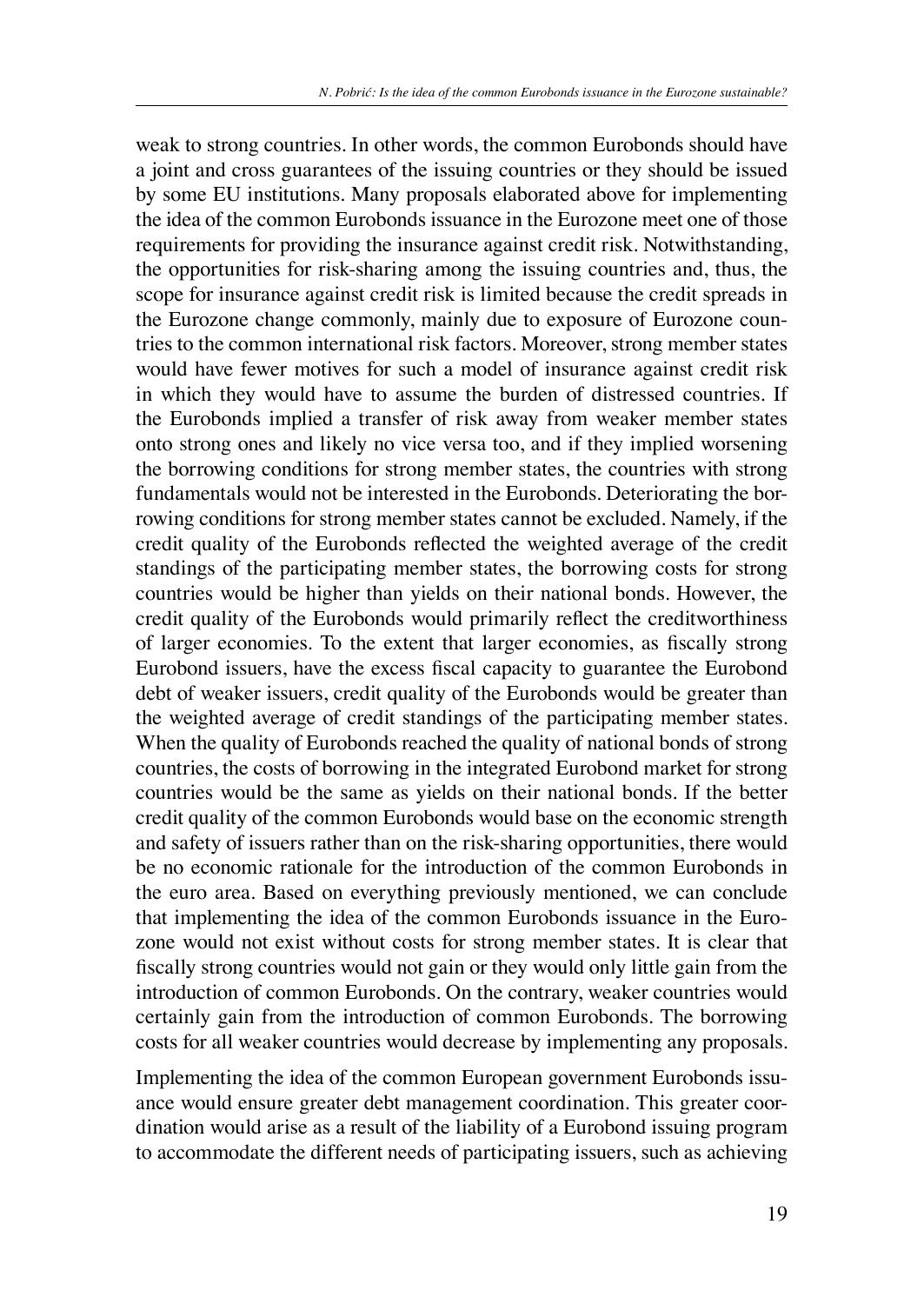the desired maturity structure, interest structure, redemption plan, safety, etc. On the other hand, flexibility in debt management would be reduced. Country-specific debt management objectives, which would otherwise have to pursuit in the national bond markets, would be more complex to achieve in the integrated Eurobond market. It could make the total debt management in all Eurozone countries the more complex and encourage their opposition to the full market integration. The problem of reduced flexibility in debt management would express differently depending on the type of Eurobond. In the event of implementing the idea of the common Eurobonds issuance by issuing a severally but no jointly guaranteed Eurobonds, country-specific debt management would be the most inflexible. The Eurobonds that are jointly and severally guaranteed by participating member states and those that are issued by an EU institution would allow for "a greater flexibility in accommodating debt management needs because the risk characteristics of each single bond issue would not depend on the amount of funds that each member state would obtain from that issue."<sup>27</sup>

Creating the common European Eurobond market could cause either that some existing national markets are closed or that new markets simultaneously operate with the existing national markets. The first option would be very possible if smaller size issuers quickly moved to the Eurobonds in satisfying the funding needs and thus closed their national markets. The implications of such a scenario could be saving the costs of maintaining the national primary markets and dealer systems as well as the appearance of the previously discussed problem of reduced flexibility in the country-specific debt management. Associated with the second scenario, a new market would be added to the existing national markets and, in this way, the market fragmentation would be increased rather than reduced. To achieve market integration and create a thick market, Eurobond issues would have to be regular, permanent, sufficiently large, stable and predictable. Additionally, the level to which the Eurobonds replace the national bonds should be high. Following above mentioned emerges the fact that the success of implementing the idea of the common Eurobonds issuance in the Eurozone hinges on the readiness of participating countries to rely on the new instrument for satisfying their funding needs. The initial costs of transition towards the integrated Eurobond market could be high. Given that the initial costs of the transition process could be high and the expected benefits could be uncertain, participating countries will never be fully ready for the leaving their national markets and move to the integrated Eurobond market.

<sup>27</sup> Favero, C.; Missale, A.: *EU public debt management and Eurobonds,* European Parliament, Policy Department A: Economic and Scientific Policies, 2010, URL: http://www.europarl.europa.eu/document/activities/cont/201106/20110607ATT20897/20110607ATT20897EN.pdf, p. 16.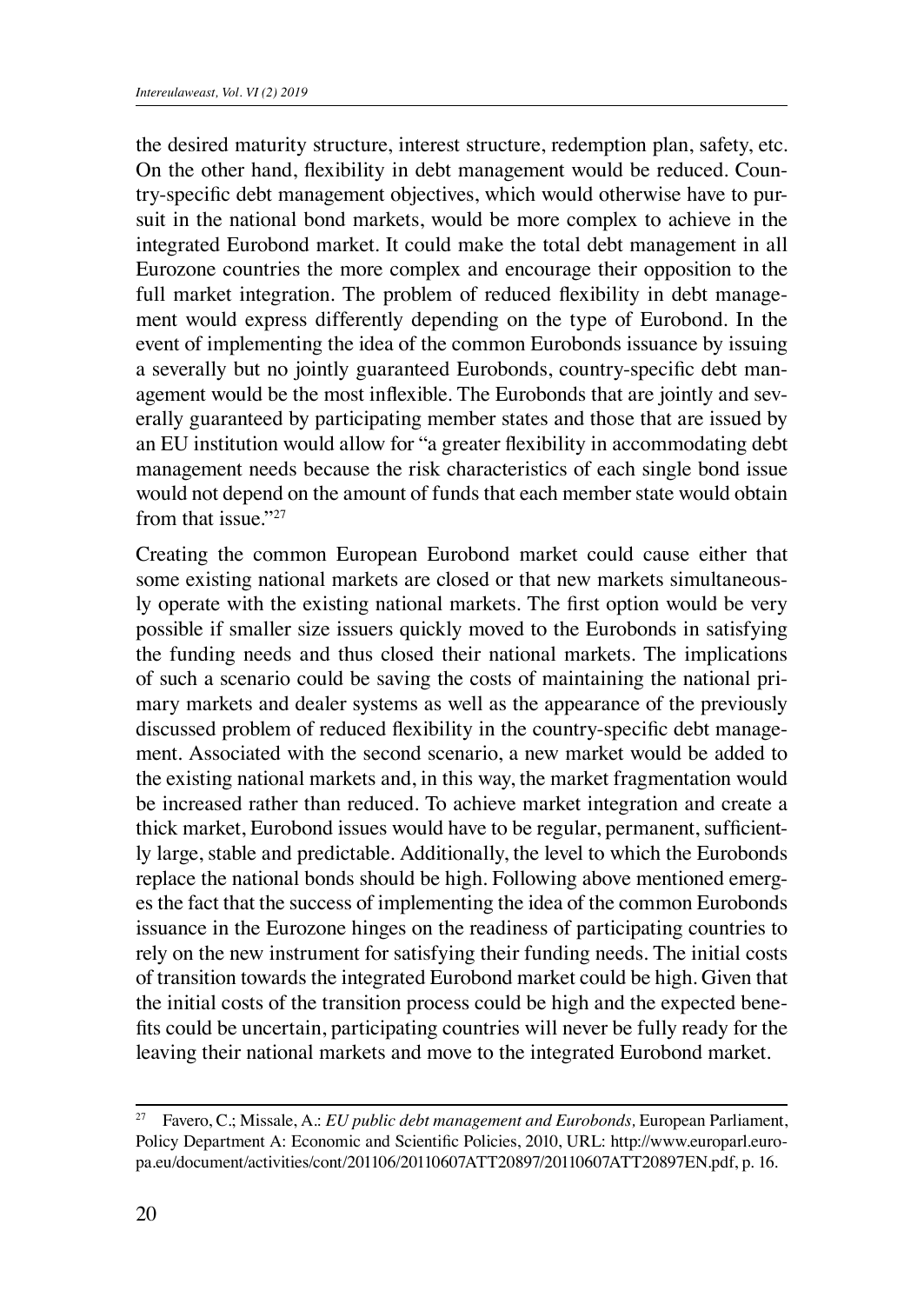In addition to the previously stated implications, a Eurobond solution could have some other effects. Among other things, the common European government Eurobond could become a "safe-haven" alternative to the US Treasuries and improve the position of the euro as an international reserve currency. For this, the instrument should have a credit quality as high as the credit quality of and liquidity greater than the liquidity of German Bunds that are the safest debt instruments in the Eurozone. Furthermore, the common Eurobond market size should reach a similar size of the US Treasuries market. If these conditions were fulfilled, the common instrument could better attract and satisfy the global demand by investors outside the Eurozone for a safe, i.e. risk-free asset and compete with US Treasuries for providing the "safe-haven" than German Bunds. These capabilities of the common European government Eurobond, as well as the fact that German Bunds are in scarce supply, could be sufficient for the common Eurobond to reach the status of a "safe-haven" benchmark. Consequently, the euro would be more used as an international reserve currency. Likewise, the presence of a "lender of last resort" that is ready to buy unlimited amounts of bonds issued by euro area member states, when it is necessary, would enable preventing contagion and the halting of a liquidity crisis. However, it is not certain that both conditions will be fulfilled and thereby it is not certain that the common Eurobond will become a "safe-haven" benchmark.

Implementing the idea of the common Eurobonds issuance in the Eurozone could also have some implications for the moral hazard, incentives for fiscal discipline, market stability and market discipline and crisis prevention. The risk of moral hazard could emerge. The emergence of this risk is possible when some but not each proposal would be implemented. This risk implies the possibility that a euro area member state is tempted to free ride on the legal obligations of other member states to assume its debt in the case of default. Free riders would be fiscally weak countries, i.e. countries with weak fiscal discipline. The problem of moral hazard could be caused by the unlimited access to Eurobonds, the mutualization of risks and the cross-default nature of the joint guarantees on Eurobonds. "Especially if access to Eurobonds is unlimited, countries could lose the incentive to take care of their public finances – they have access to debt financing anyway, based on the guarantee provided by the other EMU countries."<sup>28</sup> "Knowing that at least part of their debt is guaranteed by other countries," fiscally weak countries "will increase their spending and start issuing more debt, because the interest rate on the guaranteed component

<sup>28</sup> Gilbert, N. D. *et al*.: *Towards a Stable Monetary Union: What Role for Eurobonds?*, De Nederlandsche Bank Working Paper, 379, 2013, URL: https://ssrn.com/abstract=2269538 or http://dx.doi.org/10.2139/ssrn.2269538, p. 18.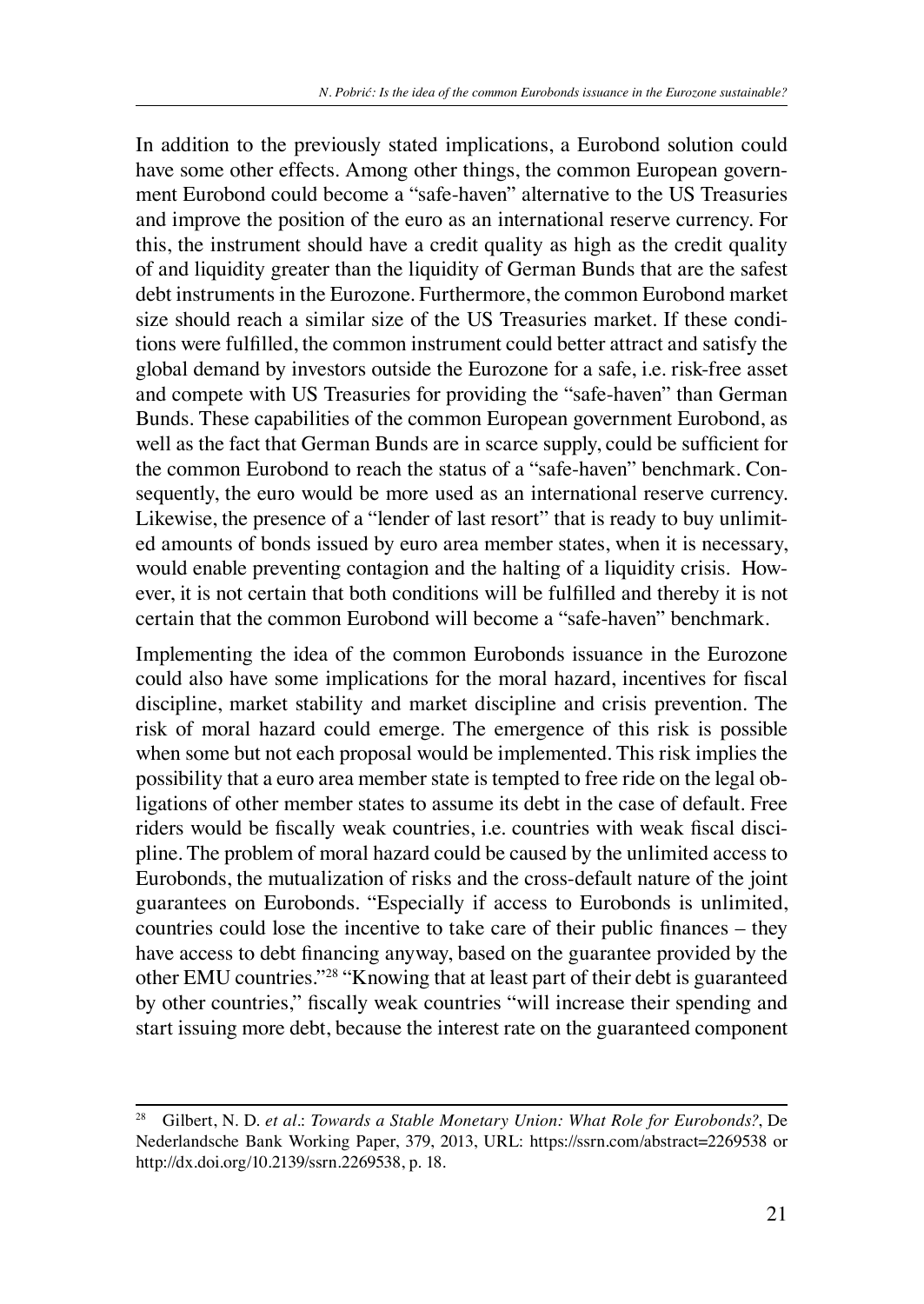of the debt is (largely) insensitive to an individual debt increase."29 Provided that the credit risk stemming from a lack of fiscal discipline in individual countries would be shared by all participating countries, the moral hazard may be induced by pooling the default risk. To limit or even eliminate the moral hazard, the maximum amount of each member state debt obligations stemming from the Eurobond issuance should be fixed at a specified percentage of its GDP and additional borrowing needs beyond this threshold should be fulfilled with national bonds. In this way, the obligations of the other member states to guarantee and be liable for repayment of debt of any participating country in the event of its default would be limited. Furthermore, the fact that the Eurobonds could be issued as senior bonds concerning the national bonds and at risk-free interest rate would enforce the member states to discipline their public finances and, thus, to reduce their borrowing costs and to attract investors. Finally, as the legal obligation to assume the debt of another member state in the case of its default could generate the higher costs for countries with sound fiscal policies, "it is politically very hard to "sell" the proposal to taxpayers in these countries. The only solution viable in the long run is a credible commitment by all EMU members to reform and fiscal discipline."<sup>30</sup> Therefore, fiscal discipline would have to pave the way for an introduction of the common Eurobonds which are no burdened with moral hazard problems, which are cheaper for issuers, which are safer for investors, as well as which are politically more acceptable.

While some authors believe that the introduction of the common Eurobonds will contribute to strengthening the fiscal discipline in the Eurozone, the others disagree. Contrary to the former, the latter considers that the common European bond will undermine the fiscal discipline in the euro area. They argue their viewpoint with the claim that a jointly guaranteed Eurobonds could remove incentives for creating the sound budgetary policies and introducing the budgetary discipline, as these bonds prevent the financial markets from exerting their disciplinary role through higher interest rates and prevent the individual countries to fully confront with the costs of their high debt and deficits. The member states would be encouraged to adopt not so sound fiscal policies and to more borrow because the disciplining effect of higher interest rates is less than expected. Previously stated is also true because the other countries are liable for repayment of debts of individual member states in case of their de-

<sup>&</sup>lt;sup>29</sup> Beetsma, R.; Mavromatis, K.: An analysis of Eurobonds, Journal of international money and finance, 45, 2014, p. 92.

<sup>30</sup> Eijffinger, S. C.: *Eurobonds–Concepts and implications*, Briefing Note to the European Parliament, 2011, URL: http://www.sylvestereijffinger.com/wp2/wp-content/uploads/EP%20 Briefing%20Paper%20March%202011.pdf, p. 10.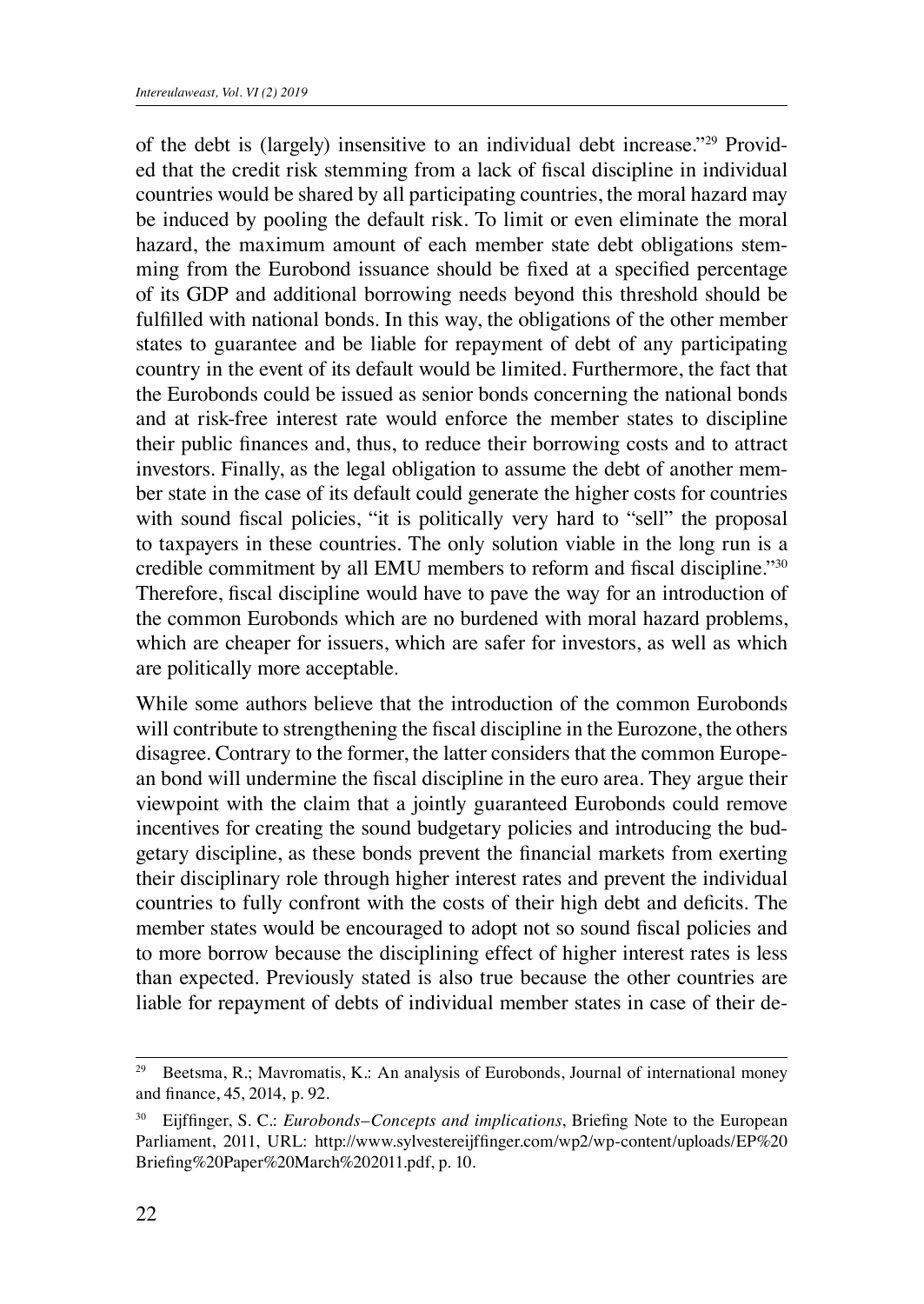fault and, therefore, the member states do not bear the consequences of high debt and default. In other words, the common Eurobond issuance would not solve the fiscal problems of the weakest euro area countries, but would instead prolong and facilitate their reliance on debt. As Gilbert et al. and Favero and Missale stated, this could ultimately lead to the debt level increase for the euro area as a whole and possibly even to raising the interest rates on the Eurobonds themselves, as well as weakening the credibility of the Eurozone as an area of stability and fiscal soundness.

The introduction of the common Eurobonds can be seen as a step towards establishing a fiscal union and therewith towards finalization of the process of creating the economic and monetary union in Europe. Seeing the introduction of the common Eurobonds in this way is tied with a degree of signaled political will for greater fiscal unity and cooperation in the Eurozone, which is shown by the announcement of this idea. However, due to moral hazard risks, there is a fear that the Eurozone could become a so-called transfer union, i.e. union in which well-performing countries pay for weak-performing member states, which would aggravate the crisis and lead to the disintegration of the Eurozone.

The common European Eurobond market would be larger and more stable than the market of any individual country, which would have to enable such a market to protect itself from large swings in market sentiment. Moreover, this market should exert the disciplinary role through differentiating the interest rates which would be charged to governments to be correctly disciplined for good and bad behavior. However, some authors doubt that the common Eurobond market can provide stabilizing and disciplining effects. They believe that the common Eurobond issuance would prevent the financial markets from exerting their stabilizing and disciplinary role. Their doubts associated with the stabilizing and disciplinary role of the common Eurobond issuance stem from the fact that an efficient market mechanism is absent. Possibility of reducing the credit risk premium and therewith the interest rate that weaker euro area countries have to pay on their debts independent of changes in their debt levels and credit standings confirms the absence of efficient market mechanism. In this case, "relying on the disciplinary effects of widening interest rate spreads is weak. Experience shows that market signals, i.e. interest rate spreads, are not only dominated by swings in market sentiment but, more importantly, can remain weak for a long time and change violently when it is too late to prompt fiscal adjustment."<sup>31</sup> After the all previously stated, we can state the same as

<sup>31</sup> Favero, C.; Missale, A.: *EU public debt management and Eurobonds,* European Parliament, Policy Department A: Economic and Scientific Policies, 2010, URL: http://www.europarl.europa.eu/document/activities/cont/201106/20110607ATT20897/20110607ATT20897EN.pdf, p. 17.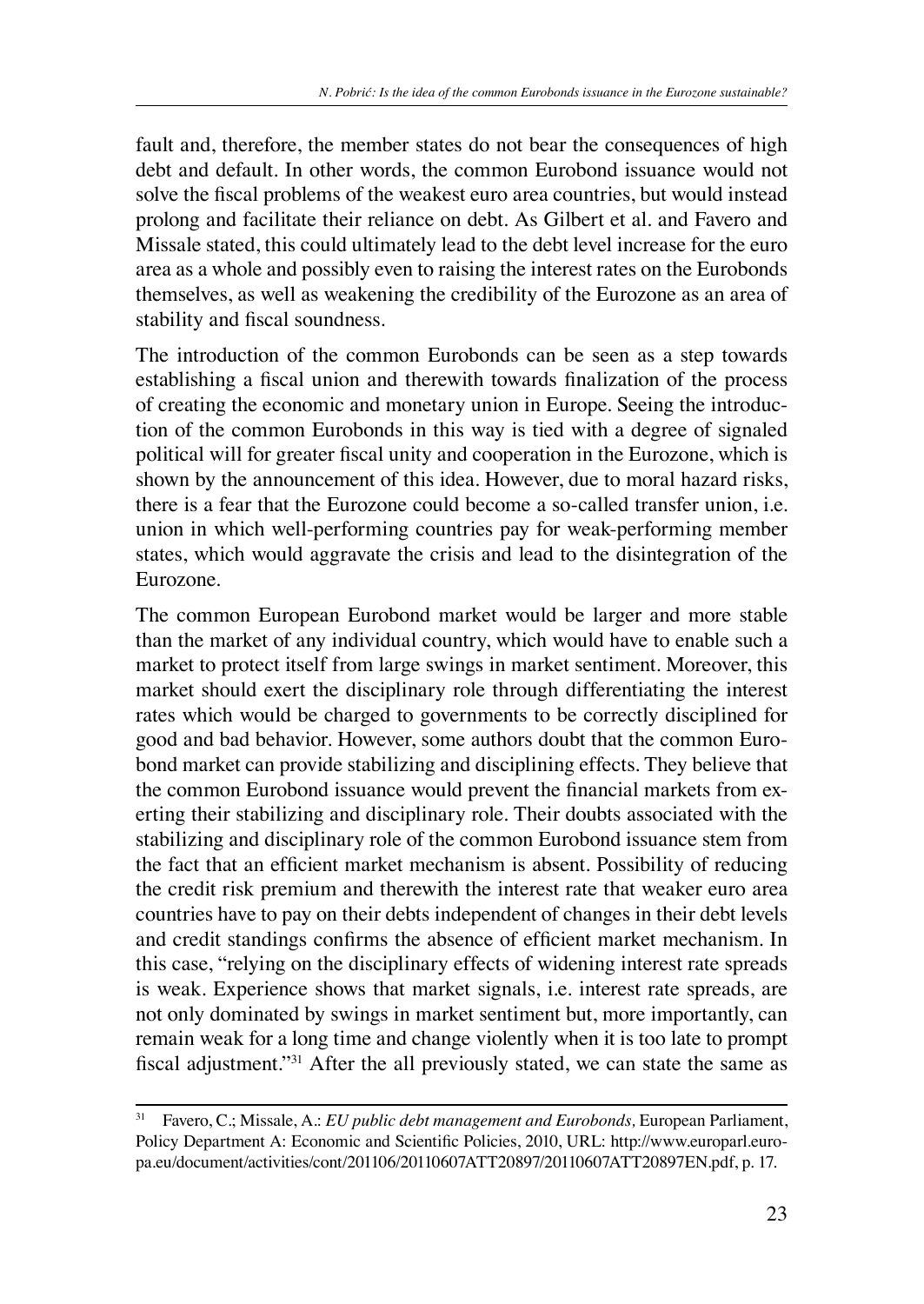Favero and Missale stated: "By preventing financial markets from exerting their disciplinary role, Eurobonds will further reduce the incentives for fiscal adjustment. Interestingly, the argument applies even if the issuance of national bonds continued to remain substantial because lower default risk would translate into lower interest rates on national bond issues (assuming that their seniority would be the same as Eurobonds). In other words, Eurobonds would cross-subsidize the national bonds of weaker Member States."<sup>32</sup> In the end, it is important to note that the degree of expected market discipline may vary for every proposal.

In the Eurozone, the probability that a crisis propagates from one country to another is particularly high. The reason for crisis propagation is strong real and financial links. The main channel of crisis transmission is through financial links, primarily through cross-border investment in national bonds or through the highly vulnerable European banking system. Another channel of crisis transmission is through trade links. Additionally, a crisis may propagate to other countries because of contagion. A crisis in any euro area country may have a negative influence on the creditworthiness of other countries. If some euro area country defaults on its debt and thereby increases the probability of default in some other countries in the Eurozone too, either due to interdependences in the real and financial sectors or due to contagion, then the halting a crisis in fiscally weaker euro area countries might improve the debt sustainability in fiscally stronger countries. The introduction of common Eurobonds backed by joint guarantees or issued by EU institutions could reduce the risk of crisis propagation in the Eurozone, i.e. the risk of crisis transmission from less fiscally responsible countries to those more responsible, by ensuring both the market access and the borrowing under better conditions for weaker countries during crises. In this way, the reduction of not only default risk exposure of fiscally weaker countries would be ensured, but also the exposure of fiscally stronger countries, as it will not be necessary for the latter countries to take over the debt of the former countries. Given that the introduction of common Eurobonds would enable the countries in fiscal difficulties to retain access to market financing and therewith would prevent the dispersing of a crisis in the Eurozone, it seems that this could bring stability. On the other hand, with the introduction of common Eurobonds, "some member states may increase their debt accumulation since they will have easier access to the financial markets. This would be problematic since the failure of a country to repay may trigger a domino effect if the other countries do not have enough resources to absorb

<sup>&</sup>lt;sup>32</sup> Favero, C.; Missale, A.: *Sovereign spreads in the Eurozone: which prospects for a Eurobond?*, Economic Policy, 27(70) 2012, p. 231-273. DOI: https://doi.org/10.1111/j.1468- 0327.2012.00282.x, p. 254.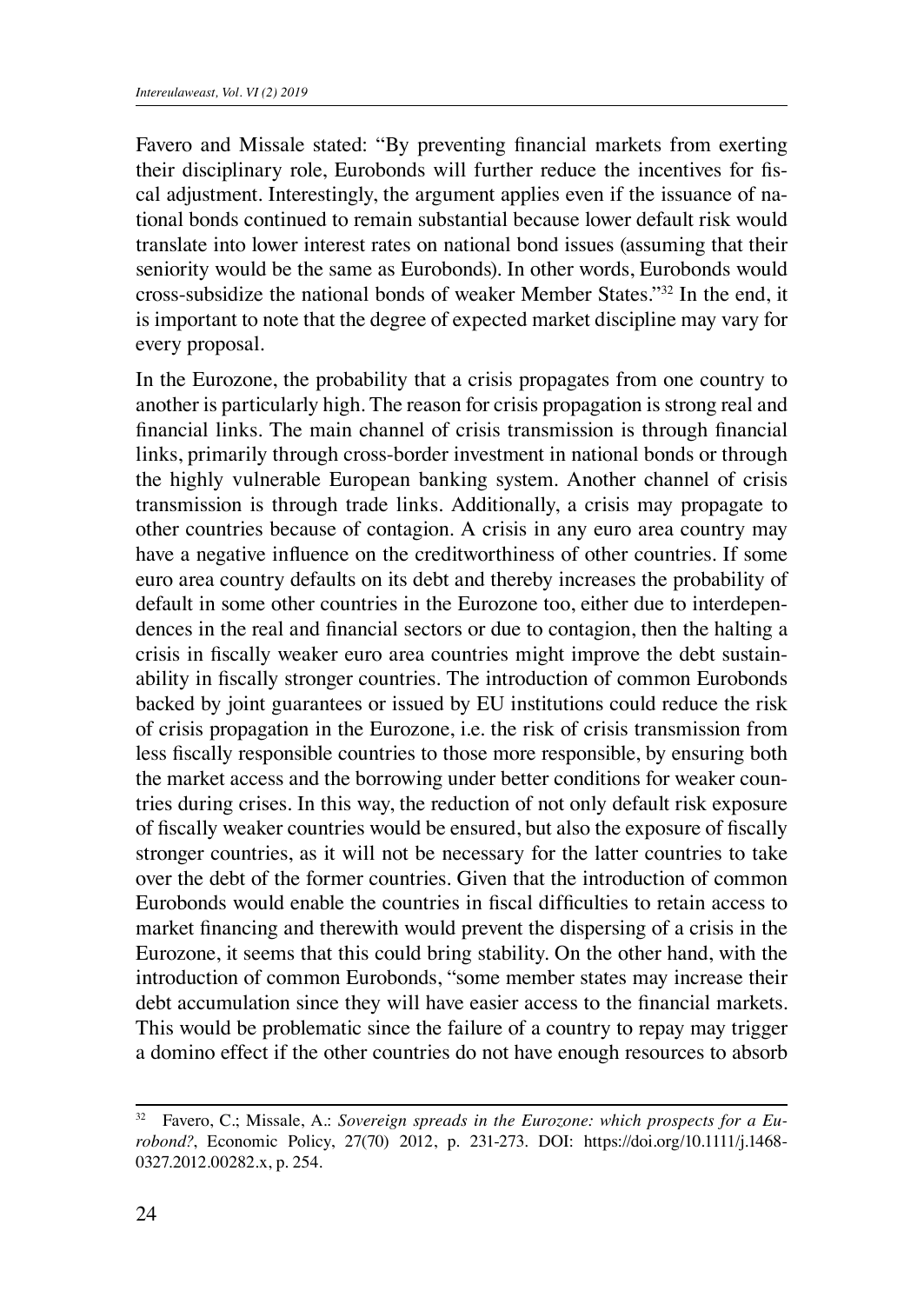the troubled debt."<sup>33</sup> Bearing in mind everything previously mentioned, we can conclude that it is not certain whether the introduction of common Eurobonds could bring stability in the euro area or not.

# **5. FULFILMENT OF THE LEGAL AND POLITICAL CONDITIONS FOR IMPLEMENTING THE IDEA OF COMMON EUROBONDS ISSUANCE IN THE EUROZONE**

To answer the questions: Is the issuance of the common Eurobonds feasible? Will the common Eurobonds ever be issued? *and* Is an idea of the common Eurobonds issuance in the Eurozone sustainable?, not only do we need to consider the economic effects of implementing the idea, but also whether the legal and political conditions for the introduction of the common Eurobonds are fulfilled. The discussion on the legal feasibility and political desirability of idea of the common Eurobonds issuance is important because the introduction of common Eurobonds, which would be implemented in accordance with some proposals, would face both legal obstacles and strong political opposition if it was implemented at this moment.

In the discussion on fulfillment of the legal conditions for implementing the idea of common Eurobonds issuance, the central question is whether the Treaty on the Functioning of the European Union (TFEU) leaves room for that. The TFEU does not deal with the issuance of any type of bonds, neither bonds of the EU nor those of member states. Therefore, there are no directly imposed obstacles related to the design of the model according to which the common Eurobonds will be introduced. However, the no-bailout clause, i.e. the letter of Article 125 of the TFEU could make the introduction of the common Eurobonds impossible. "In its current form, Article 125 of the Lisbon Treaty prohibits any member state to be liable for or assume liabilities of other member states."34 Whether the no-bailout clause can hinder the introduction of the common Eurobonds in the Eurozone or not depends on the nature of the guarantees underpinning these financial instruments. On the one hand, the issuance of common Eurobonds, in which each participating issuer would be liable only for its share of debt, would not face any legal obstacles. Such issuance could be agreed outside the EU legal framework. On the other hand, the issuance of common Eurobonds underpinned by cross guarantees of the participating

<sup>33</sup> Tsiropoulos, V.: *The effects of Eurobonds*, Mimeo Stony Brook University, 2016, URL: http://www.gtcenter.org/Archive/2016/Conf/Tsiropoulos2347.pdf, p. 2.

<sup>34</sup> Tielens, J. *et al*.: *Effects of Eurobonds: a stochastic sovereign debt sustainability analysis for Portugal, Ireland and Greece*, Journal of Macroeconomics, 42, 2014, p. 156-173. DOI: https://doi.org/10.1016/j.jmacro.2014.06.004, p. 157.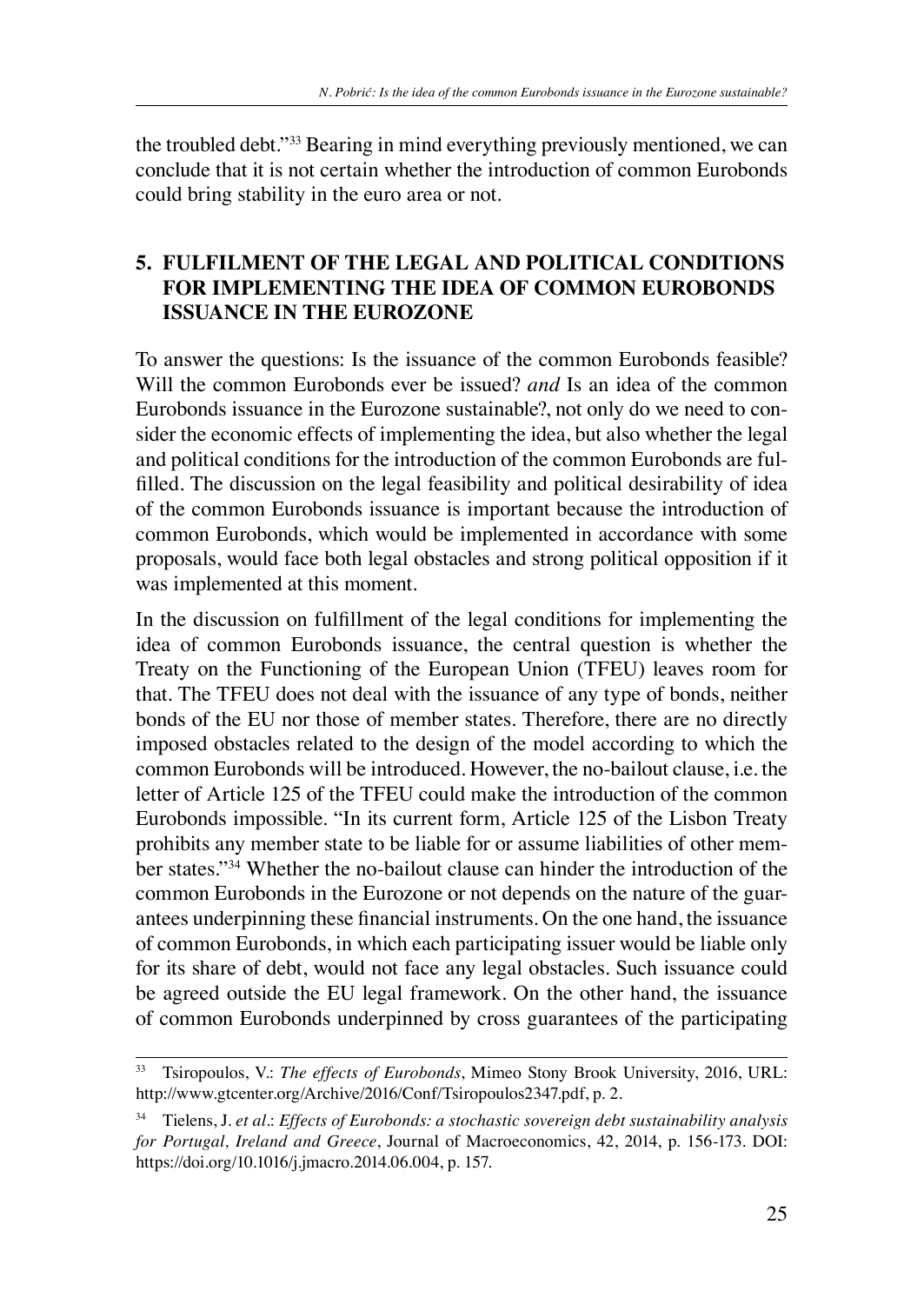issuers and the issuance of common Eurobonds by some EU institutions may require the changes either in the TFEU or in EU legislation. Thus, for example, the cross-default nature of the joint guarantees of the participating issuers on Eurobonds underpinned by such guarantees violates the no-bailout clause, i.e. the letter of Article 125 of the TFEU. For that reason, the issuance of these types of common Eurobonds may require the changes in the TFEU. In other words, to prepare the ground for Eurobonds jointly guaranteed by the participating issuers from the euro area, the barrier imposed by the letter of Article 125 of the TFEU should be overcome through a Treaty amendment. This is not impossible but implies a long implementation time. However, the dilemma of whether the weakening the no-bailout principle or even excluding the no-bailout clause from the TFEU is wise would cause making a decision on a Treaty amendment difficult. Namely, as the no-bailout clause could be both effective in preventing an irresponsible or even opportunistic behavior of the participating issuers and acceptable for governments of most euro area countries because this clause enables them to halter the crisis before it widens all over the euro area, but also the no-bailout clause could make the introduction of the common Eurobonds impossible, it is difficult to find an appropriate solution. In the case of the common Eurobonds issued by some EU institution the cross guarantees would not be explicit but stem from the EU legal order. Therefore, legal obstacles associated with the possible violation of the no-bailout clause would also exist but they would be different. To overcome them, as well as to enable an EU institution to raise funds for deficit financing, changes in the TFEU would be necessary. Likewise, if some EU institution was allowed to become the issuer of the common Eurobonds, the problem of de facto liability of non-participating euro area countries for the debt of participating issuers, stemming from thr cross guarantee, would have to be solved.

Besides the legal obstacles, the idea of common Eurobonds issuance in the Eurozone faces strong political opposition, especially by politicians from euro area member states with sound fiscal fundamentals and budgetary policies. Reasons hiding behind the political opposition are fears of fiscal discipline relaxation and moral hazard problem emergence and dissatisfaction caused by inequitable sharing of the costs and the benefits from the Eurobond issuance program. Politicians sometimes use the arguments related to legal obstacles to express disagreement with the idea of common Eurobonds issuance in the Eurozone. Whatever the reason for politicians to oppose the idea of common Eurobonds issuance in the Eurozone is, the consequence could be the lack of participation incentives in member states. Simply, no euro area member state will be interested in paying a higher interest rate and guaranteeing or assuming the debt of other countries if it does not receive an appropriate part of all benefits. Given that the lack of political will to implement the idea could be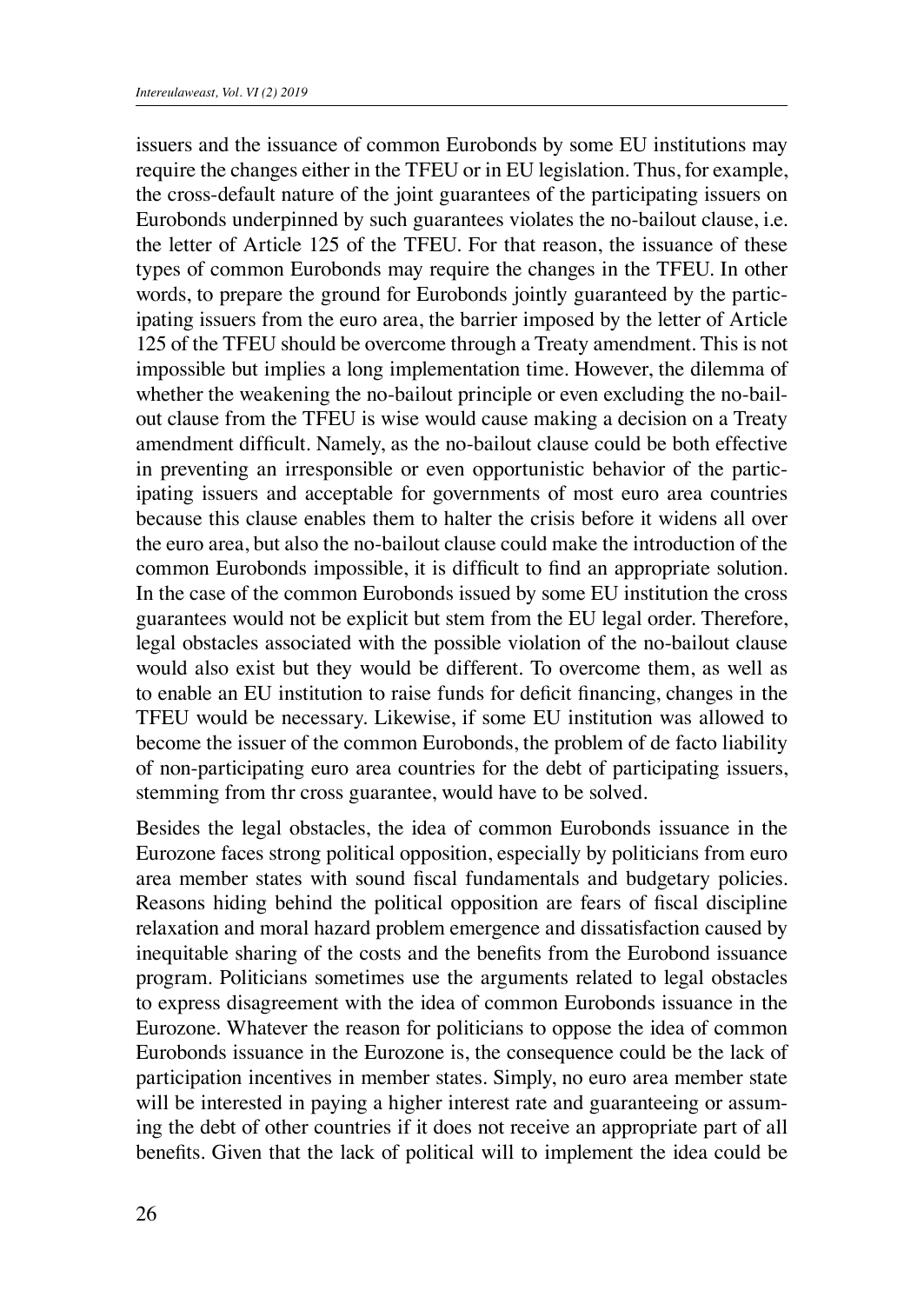a serious obstacle, the issuance of jointly guaranteed Eurobonds requires creating a possibility to overcome a great deal of political resistance. As earlier already shown, some proposals related to the common Eurobonds issuance suggest how the causes of political opposition could be eliminated and thus to encourage the euro area member states to participate in the issuance program. Although solutions to the problems of politicians opposing can be found, certainly, euro area member states will fully accept the idea of the common Eurobonds issuance when an EU common fiscal policy is created and when fiscal integration and political union in the euro area become strong. Only then, the Eurobonds should be of the highest credit quality and acceptable even for the euro area member states with sound fiscal fundamentals.

#### **6. CONCLUSION**

Since 1993 various proposals for implementing the idea of the issuance of the common Eurobonds in the Eurozone have presented different variants of a model of issuing. The models of issuing the common Eurobonds presented later have offered new solutions from time to time, but they have often been an extension to the models presented earlier. Numerous proposals offer a possibility for the issuance of common Eurobonds to be seen from different perspectives, but they also make the idea highly controversial.

The expected economic effects of implementing the idea of the common Eurobonds issuance in the Eurozone are different. There is no dilemma on implications of implementing the idea of issuance of the common Eurobonds for the liquidity of European bond markets, for the access to the financial markets and insurance against credit risk for all member states, for the debt management coordination, the thick market set-up costs, the positions both of the common European government Eurobond as a "safe-haven" alternative to the US Treasuries and of the euro as an international reserve currency. These implications are positive. However, the implications for flexibility in debt management are negative. Flexibility in debt management would reduce. The negative implications for the moral hazard could exist, i.e. the risk of moral hazard could emerge if some but not each proposal was implemented. The implications for the borrowing costs would not be the same for all member states. Namely, borrowing costs for all fiscally weaker countries would decrease. For fiscally strong countries, the costs of borrowing in the integrated Eurobond market would be the same as yields on their national bonds when the quality of Eurobonds reached the quality of national bonds of strong countries. However, if the credit quality of the Eurobonds reflected the weighted average of the credit standings of the participating member states, the borrowing costs for fiscally strong countries would be higher than yields on their national bonds. Finally,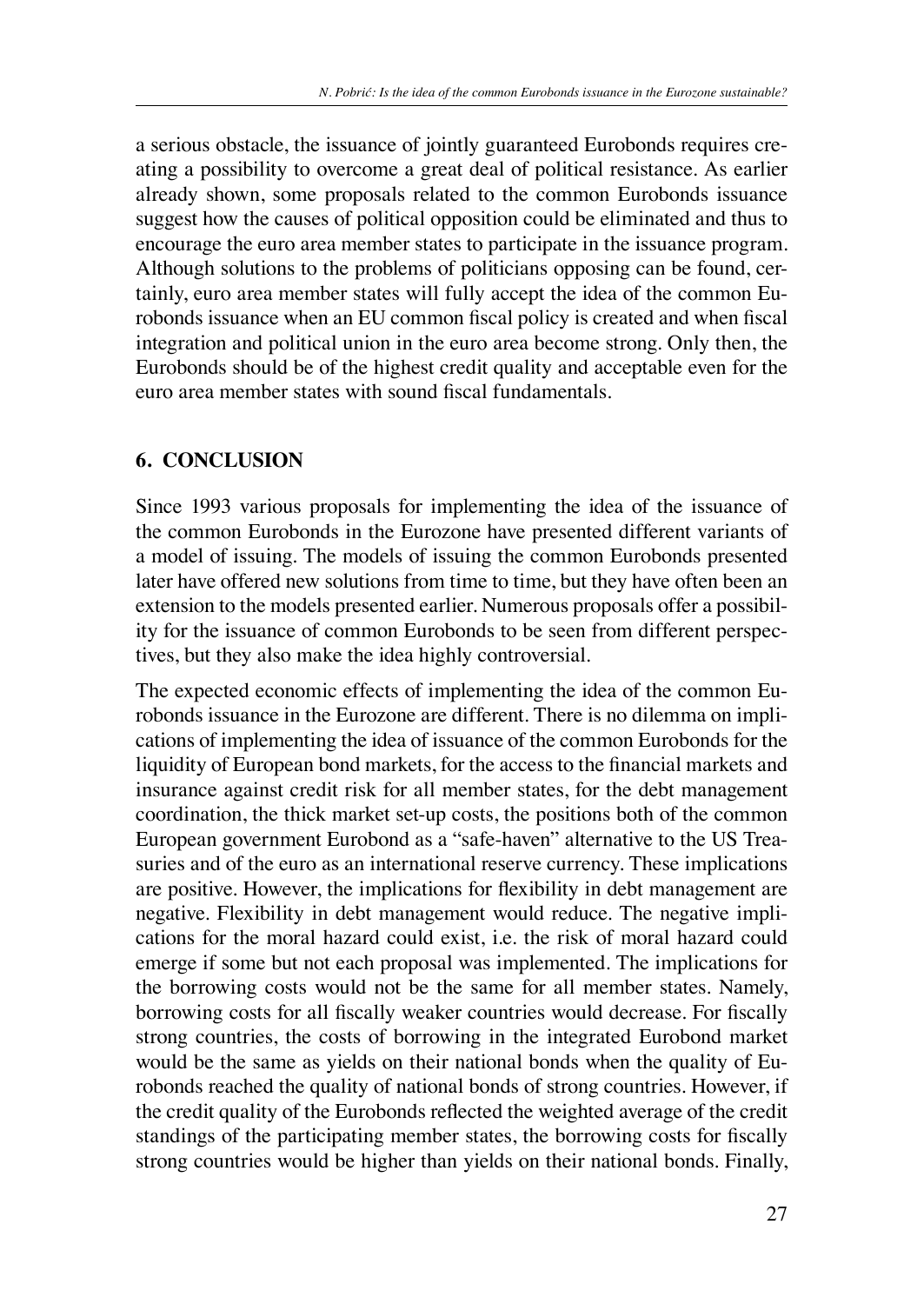it is not certain whether the introduction of common Eurobonds could contribute to strengthening the fiscal discipline, prevent the financial markets from exerting their stabilizing and disciplinary role and bring stability in the euro area. Fears of fiscal discipline relaxation and moral hazard problem emergence and dissatisfaction caused by inequitable sharing of the costs and the benefits from the Eurobond issuance program cause the strong political opposition, particularly by politicians from euro area member states with sound fiscal fundamentals and budgetary policies, to the idea of common Eurobonds issuance in the Eurozone. Not only do the expected negative economic effects of implementing the idea of the common Eurobonds issuance in the Eurozone cause the strong political opposition to the idea, but also the legal obstacles which require the changes either in the TFEU or in EU legislation.

Provided that a large number of proposals presented so far make the idea a highly controversial and the possible bi-directionality in manifesting the economic effects and the political opposition additionally makes the controversy stronger, it is clear that the implementation of the idea of the common Eurobonds issuance in the Eurozone is not possible under these conditions. However, the idea could be sustainable in the future if fiscal integration and political union in the euro area became strong. To check the sustainability of the idea in the future, it is necessary to investigate the possible costs and benefits of the introduction of the common Eurobonds if the fiscal and political union were created. Therefore, future research could be aimed at investigation of the influence of fiscal and political union creation on the sustainability of the idea of the common Eurobonds issuance in the Eurozone. The future research could also be directed at considering the possibility of gradually introducing the common Eurobonds by issuing them inside the participating Eurobond issuers union. This union could consist of euro area member states which achieve the consensus on conditions under which the highest quality common Eurobonds can be issued and which satisfy these conditions. The union would gradually widen as new countries satisfy the participation conditions. In other words, future research could be aimed at considering the possibility to develop the common Eurobond market after the creation of fiscal and political union and the possibility to gradually develop the common Eurobond market, which will lead to the creation of fiscal and political union in the Eurozone.

#### **LITERATURE**

1. Baglioni, A.; Cherubini, U.: *Eurobonds: A Quantitative Approach*, Review of Law & Economics, 12(3) 2016, p. 507-521. −DOI: https://doi.org/10.1515/rle-2016-0041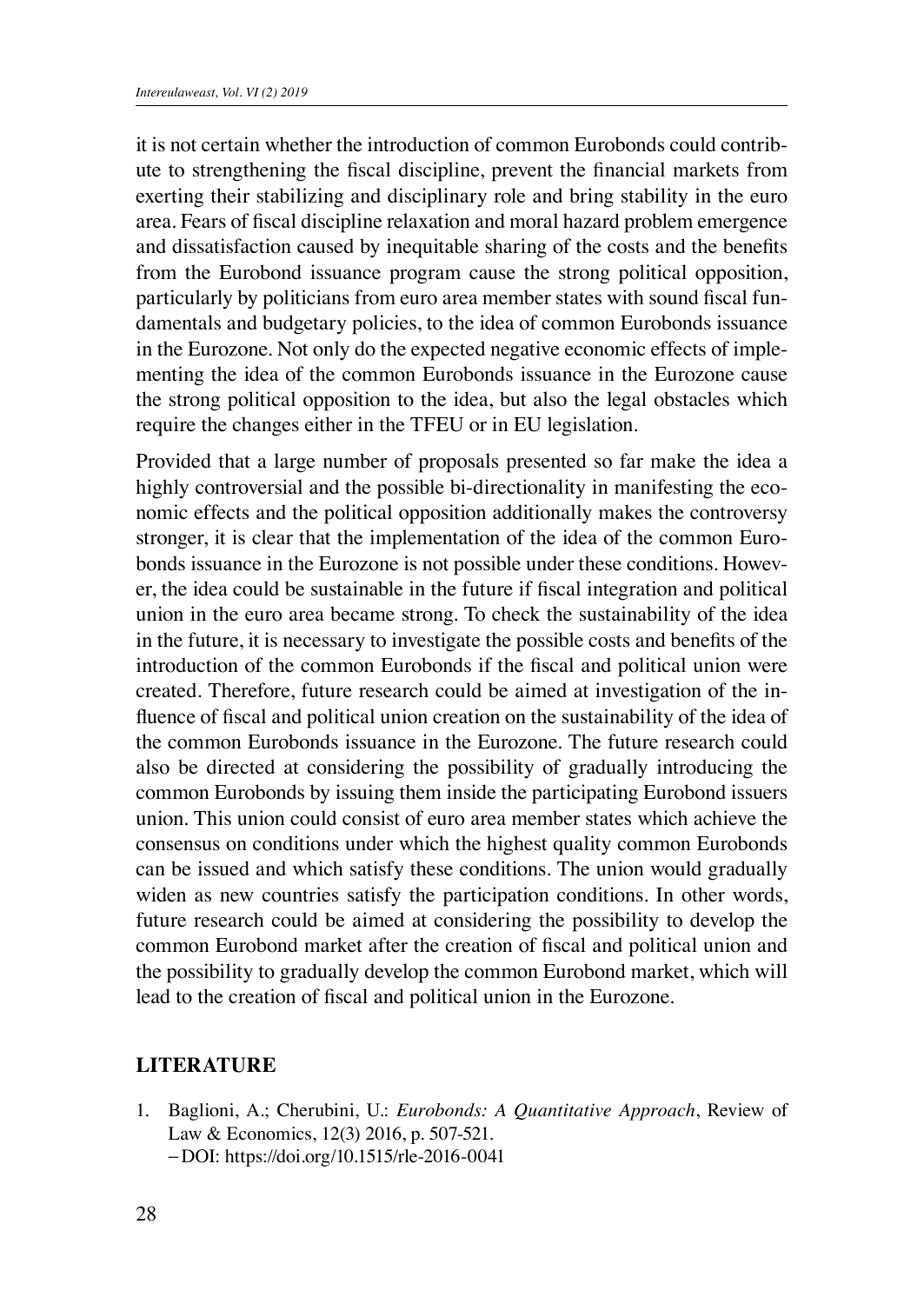- 2. Beetsma, R.; Mavromatis, K.: *An analysis of Eurobonds*, Journal of international money and finance, 45, 2014, p. 91-111. −DOI: https://doi.org/10.1016/j.jimonfin.2014.03.002
- 3. Claessens, S. *et al*.: *Paths to Eurobonds*, International Monetary Fund, WP/12/172, 2012, URL: https://www.imf.org/en/Publications/WP/Issues/2016/12/31/ Paths-to-Eurobonds-26034 −DOI: https://doi.org/10.5089/9781475505207.001
- 4. Delpla, J.; Von Weizsäcker, J.: *Eurobonds: The blue bond concept and its implications*, Bruegel policy contribution, 2011/02, 2011, Bruegel, Brussels, URL: http://hdl.handle.net/10419/45535
- 5. Eijffinger, S. C.: *Eurobonds–Concepts and implications*, Briefing Note to the European Parliament, 2011, URL: http://www.sylvestereijffinger.com/wp2/wp-content/uploads/EP%20Briefing%20Paper%20March%202011.pdf
- 6. Favero, C.; Missale, A.: *EU public debt management and Eurobonds,* European Parliament, Policy Department A: Economic and Scientific Policies, 2010, URL: http://www.europarl.europa.eu/document/activities/cont/201106/20110607AT-T20897/20110607ATT20897EN.pdf
- 7. Favero, C.; Missale, A.: *Sovereign spreads in the Eurozone: which prospects for a Eurobond?*, Economic Policy, 27(70) 2012, p. 231-273. −DOI: https://doi.org/10.1111/j.1468-0327.2012.00282.x
- 8. Favero, C. A.; Missale, A.: *Contagion in the EMU–the role of Eurobonds with OMTs*, Review of Law & Economics, 12(3) 2016, p. 555-584. −DOI: https://doi.org/10.1515/rle-2016-0043
- 9. Gilbert, N. D. *et al*.: *Towards a Stable Monetary Union: What Role for Eurobonds?*, De Nederlandsche Bank Working Paper, 379, 2013, URL: https://ssrn. com/abstract=2269538 −DOI: http://dx.doi.org/10.2139/ssrn.2269538
- 10. Gopal, M.; Pasche, M.: *Market-based Eurobonds Without Cross-Subsidisation*, Working Papers on Global Financial Markets from Friedrich-Schiller-University Jena and University of Hall. Wittenberg, Foundations of Global Financial Markets - Stability and Change, 2012-37, 2012, URL: http://hdl.handle.net/10419/94482
- 11. Hild, A. M. *et al*.: *Structured eurobonds: Limiting liability and distributing profits*, JCMS: Journal of Common Market Studies, 52(2) 2014, p. 250-267. −DOI: https://doi.org/10.1111/jcms.12104
- 12. Migiakis, P. M.: *Reviewing the proposals for common bond issuances by the euro-area sovereign under a long-term perspective*, Economic Bulletin, 37, 2012, Bank of Greece, p. 43-54. URL: https://www.bankofgreece.gr/BogEkdoseis/econbull201212.pdf
- 13. Muellbauer, J.: *Conditional eurobonds and the Eurozone sovereign debt crisis*, Oxford Review of Economic Policy, 29(3) 2013, p. 610-645. −DOI: https://doi.org/10.1093/oxrep/grt032